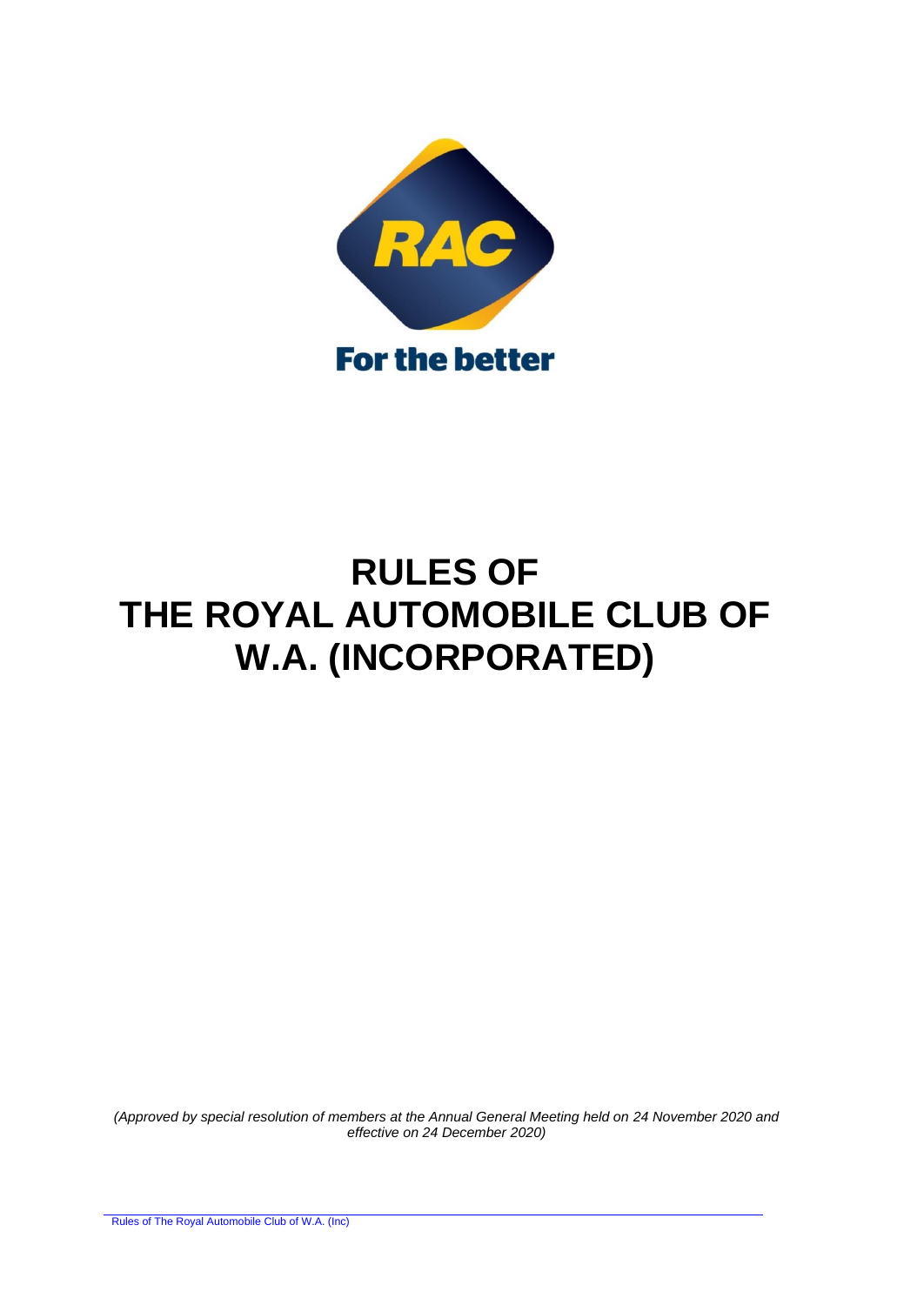# **Table of Contents**

| <b>Rule</b>      |                                                         | Page |
|------------------|---------------------------------------------------------|------|
| $\mathbf{1}$ .   |                                                         |      |
| 2.               |                                                         |      |
| 3.               |                                                         |      |
| $\overline{4}$ . |                                                         |      |
| 5.               |                                                         |      |
| 6.               |                                                         |      |
| 7.               |                                                         |      |
| 8.               |                                                         |      |
| 9.               | DISCIPLINE, SUSPENSION AND EXPULSION OF MEMBERS  9      |      |
| 10.              | RESOLVING DISPUTES UNDER OR RELATING TO THESE RULES  10 |      |
| 11.              |                                                         |      |
| 12.              |                                                         |      |
| 13.              |                                                         |      |
| 14.              |                                                         |      |
| 15.              |                                                         |      |
| 16.              |                                                         |      |
| 17.              |                                                         |      |
| 18.              |                                                         |      |
| 19.              |                                                         |      |
| 20.              |                                                         |      |
| 21.              |                                                         |      |
| 22.              |                                                         |      |
| 23.              |                                                         |      |
| 24.              |                                                         |      |
| 25.              |                                                         |      |
| 26.              |                                                         |      |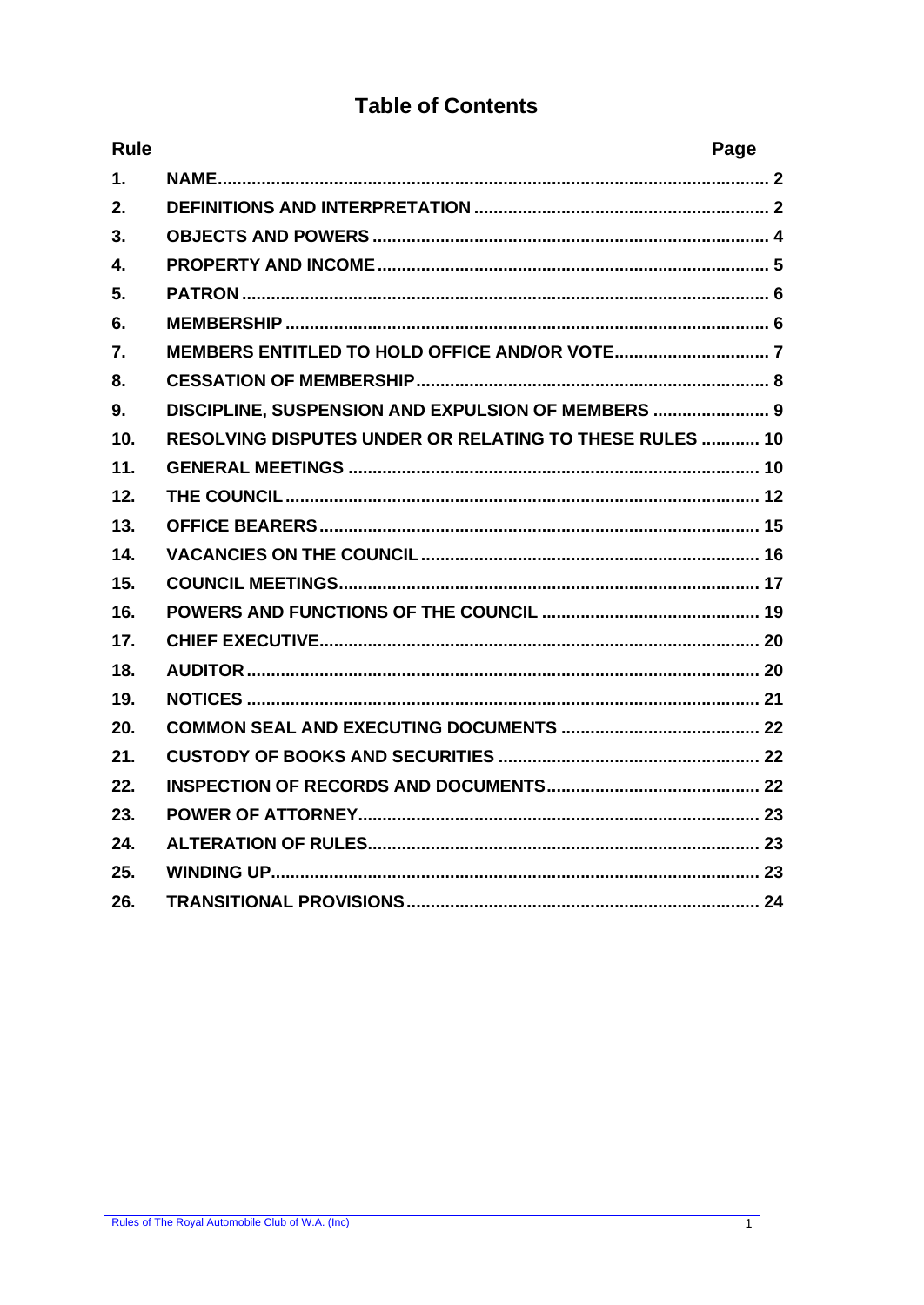# **RULES OF THE ROYAL AUTOMOBILE CLUB OF W.A. (INCORPORATED)**

# <span id="page-2-0"></span>**1. Name**

The name of the association is "The Royal Automobile Club of W.A. (Incorporated)".

# <span id="page-2-1"></span>**2. Definitions and Interpretation**

#### **2.1 Definitions**

In these Rules, unless the contrary intention appears:

**Act** means the *Associations Incorporation Act 2015* (WA) and includes any amendment, re-enactment or substitution of it and any regulations and statutory instruments made under it.

**Annual General Meeting** means a meeting convened under rule [11.1.](#page-10-2)

**Auditor** means the auditor of the Club appointed under rule [18.1.](#page-20-2)

**By-Laws** means the by-laws of the Club formulated by the Council from time to time under rule [16.3\(a\)\(i\).](#page-19-1)

**Candidate** means a Member who has been duly nominated and is eligible for election, or a Councillor who offers to be re-elected or elected, to the Council.

**Chief Executive** means the person appointed as "Chief Executive" of the Club under rule [17.1.](#page-20-3)

**Club** means The Royal Automobile Club of W.A. (Incorporated).

**Club Policy** means a policy in respect of the Members determined from time to time by the Council.

**Commissioner** has the meaning given to it in the Act.

**Council** means the Council of the Club as set out in rule [12.](#page-12-0)

**Council Policy** means a policy as determined from time to time by the Council in respect of the Council's activities.

**Councillor** means a Member who is elected, deemed elected or re-elected, or appointed to the Council under these Rules.

**Disciplinary Committee** means the committee appointed by the Council under rule [9.1.](#page-9-1)

**Entrance Fee** means the joining fee (if any) payable by a person for Membership.

**Financial Year** means a period of 12 months commencing on 1 July of each year and finishing on 30 June in the following year.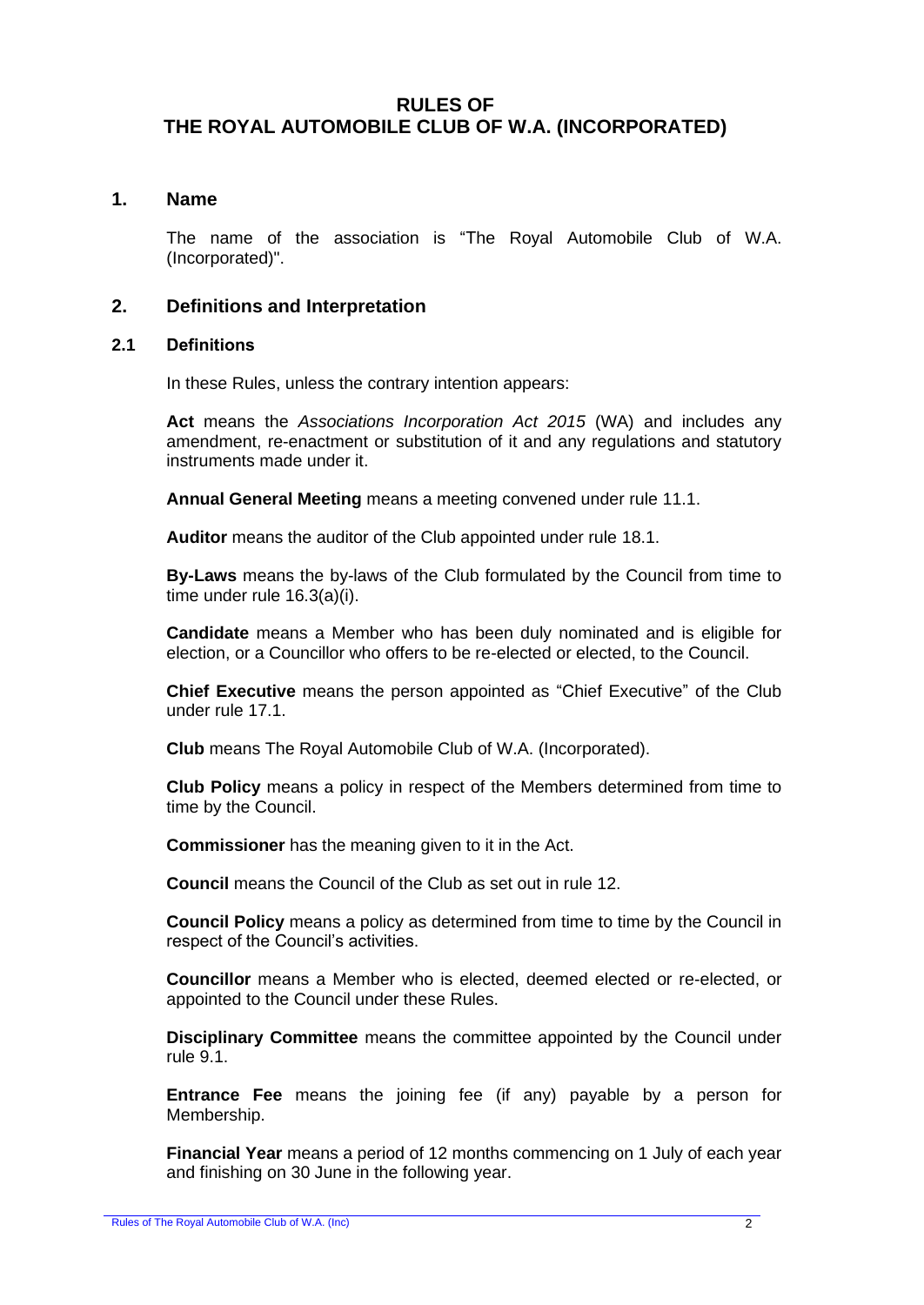**General Meeting** means a meeting of Members and includes an Annual General Meeting and a Special General Meeting.

**Gold Life Member** means a Member who is admitted to Membership under rule  $6.1(b)$ .

**Honorary Life Member** means a Member who is admitted to Membership under rule [6.1\(a\).](#page-6-3)

**Member** means a person admitted to Membership of the Club under rule [6.2\(b\).](#page-6-4)

**Membership** means membership of the Club.

**Membership Register** means the register of Members kept by the Club at the Registered Office under rule [6.4](#page-7-1) as required under the Act.

**Objects** has the meaning given it in rule [3.1.](#page-4-1)

**Personal Member** means a person who is admitted to Membership under rule [6.1\(c\).](#page-6-5)

**President** means the Councillor who holds the office as "President" under these Rules.

**President Elect** means the Councillor elected under rule [13.1\(a\)\(i\),](#page-15-1) deemed reelected under rule [13.1\(b\)](#page-15-2) or appointed under rule [13.2\(d\)](#page-16-1) to take the office of the President following the next Annual General Meeting, but who has not yet taken the office of President.

**Registered Office** means the registered office of the Club situated at 832 Wellington Street, West Perth, or any other place as the Council may from time to time determine.

**Returning Officer** means the person appointed by the Council as the returning officer under rule [12.5.](#page-14-0)

**Rules** means these rules of the Club.

**Senior Vice-President** means the Councillor who holds the office of "Senior Vice-President" under these Rules.

**Senior Vice-President Elect** means the Councillor elected under rule [13.1\(a\)\(ii\)](#page-15-3) or deemed re-elected under rule [13.1\(b\)](#page-15-2) to take the office of the Senior Vice-President following the next Annual General Meeting, but who has not yet taken the office of Senior Vice-President.

**Special General Meeting** means a General Meeting other than an Annual General Meeting.

**Special Resolution** means a resolution passed by a majority of not less than three quarters of Voting Members who cast a vote in person at a General Meeting of which notice specifying the intention to propose the resolution as a special resolution has been given under these Rules.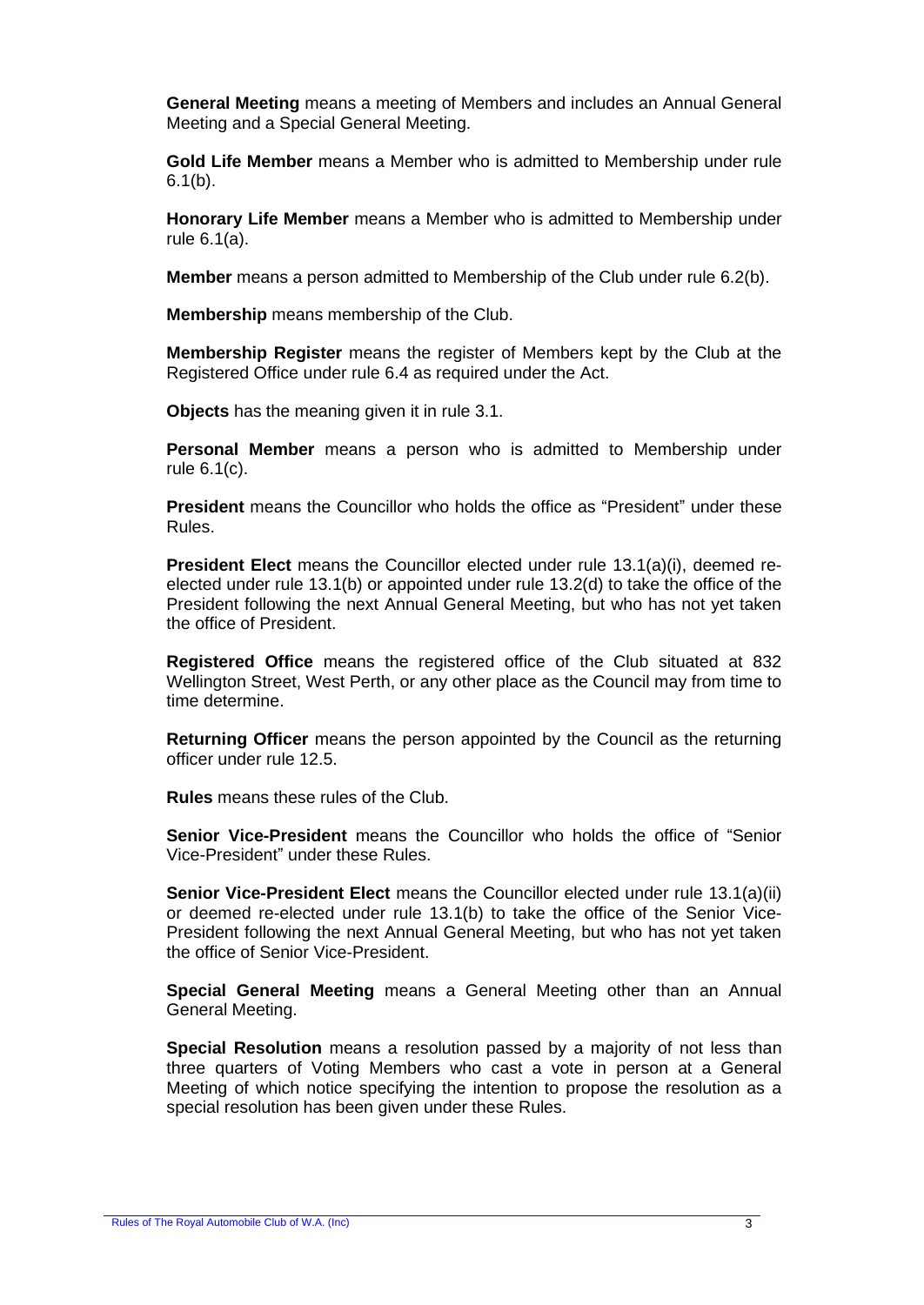**Subscription** means the fee payable by a Member to receive Member benefits.

**Term** has the meaning given it in rule [12.2\(a\).](#page-12-1)

**Vice-President** means the Councillor who holds the office of "Vice-President" under these Rules.

#### **Voting Member** means:

- (a) an Honorary Life Member;
- (b) a Gold Life Member; or
- (c) a Personal Member who has paid their Subscription in full for the applicable period of Membership.

#### **2.2 Interpretation**

In these Rules:

- (a) headings are for convenience only and do not affect interpretation;
- (b) "under" includes by, by virtue of, pursuant to and in accordance with;
- (c) "including" and similar expressions are not words of limitation;
- (d) if a word or phrase is defined, other grammatical forms of that word or phrase have a corresponding meaning; and
- (e) unless the context otherwise requires, a reference to:
	- (i) a person includes a corporation, a firm, a body corporate, an unincorporated association or any authority;
	- (ii) the singular includes the plural;
	- (iii) time is a reference to Perth, Western Australian time; and
	- (iv) \$ is to Australian currency unless denominated otherwise.

#### **2.3 Interpretation by the Council**

The Council is the sole authority for the interpretation of these Rules and the Council's decision on any question of interpretation or any matter affecting the Club or Members regarding these Rules, is final and binding on all Members.

#### <span id="page-4-0"></span>**3. Objects and Powers**

#### <span id="page-4-1"></span>**3.1 Objects**

The objects of the Club are:

- (a) To benefit motorists, motoring and mobility generally.
- (b) To promote the interests of, and advocate for, Members as a whole.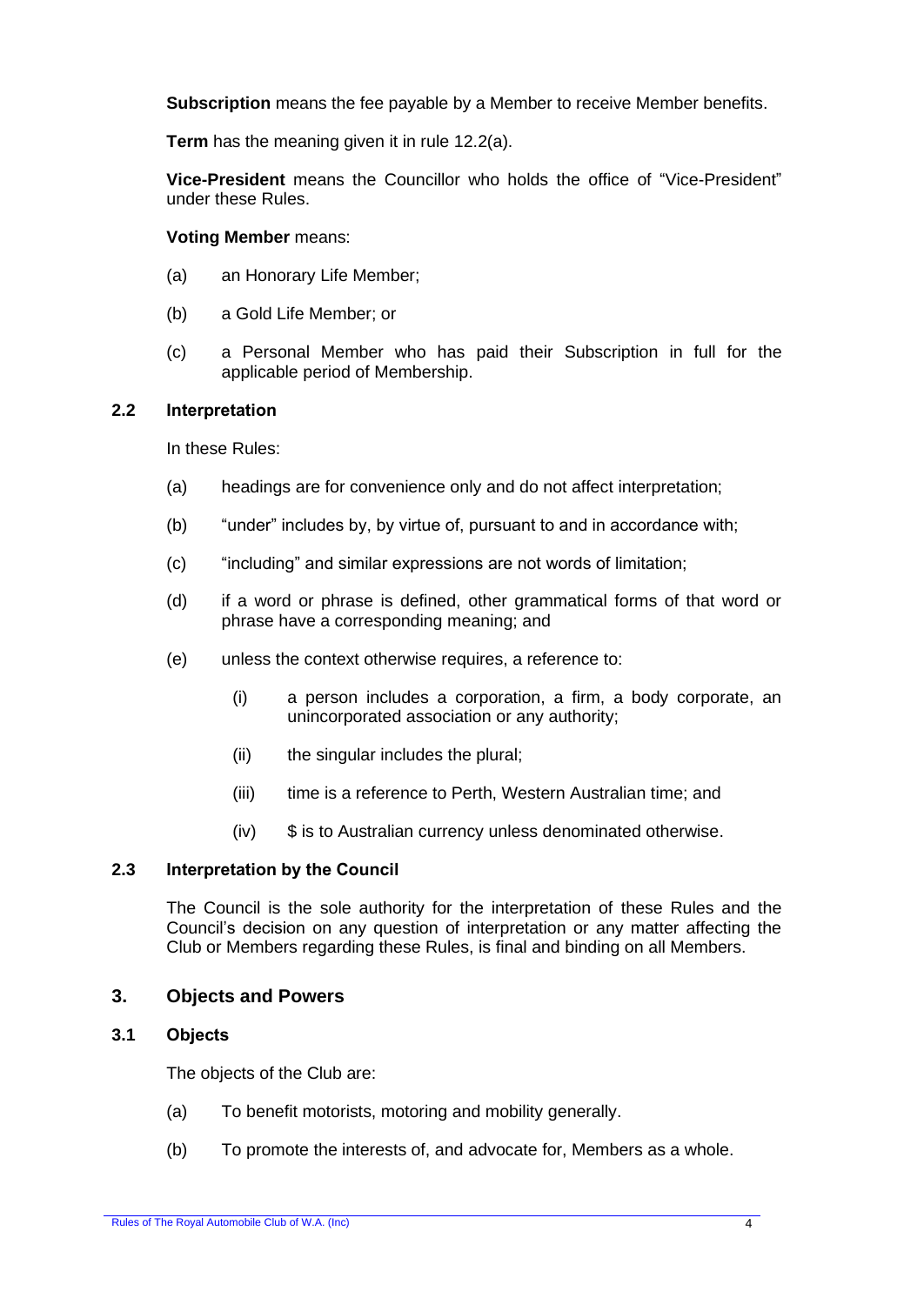- (c) To provide Members, and other persons as decided by the Council, with a range of services, products and assistance.
- (d) To provide facilities for the benefit and use of Members and other persons as decided by the Council.
- (e) To promote the improvement of road conditions and road safety.
- (f) To do all those things which may be lawfully done for the benefit of any or all of the Members, in the interest of the Club and the community generally,

"**Objects**".

#### **3.2 Application of Objects**

- (a) Each Object is a separate and independent Object and is not subsidiary or ancillary to any of the other Objects.
- (b) The Club must operate solely for the purpose of promoting and advancing the Objects. However, the Club is not required to promote each of the Objects at the same time or in any particular order and may, in the Council's absolute discretion, determine the level and amount of promotion, funding or any other support that should be applied to any one or more specific Objects at any given time.

#### **3.3 Powers**

The Club has, in addition to the powers conferred by the Act and elsewhere in these Rules, power to:

- (a) acquire, hold, deal with and dispose of any real or personal property and erect buildings;
- (b) invest, use and deal with the funds of the Club as the Council thinks fit;
- (c) retain and employ persons for the purposes of the Club;
- (d) borrow money upon any terms and conditions as the Council thinks fit;
- (e) raise and obtain money by means of subscriptions, fees, investments and other activities;
- (f) enter into any contract the Council considers necessary or desirable;
- (g) form or take part in the formation of companies, associations, partnerships, joint ventures, trusts or other arrangements; and
- (h) affiliate and work in conjunction with kindred organisations.

# <span id="page-5-0"></span>**4. Property and Income**

The property and income of the Club are to be applied solely towards the promotion of the Objects and no part of that property or income may be paid or otherwise distributed, directly or indirectly, to Members, except in good faith in promotion of the Objects.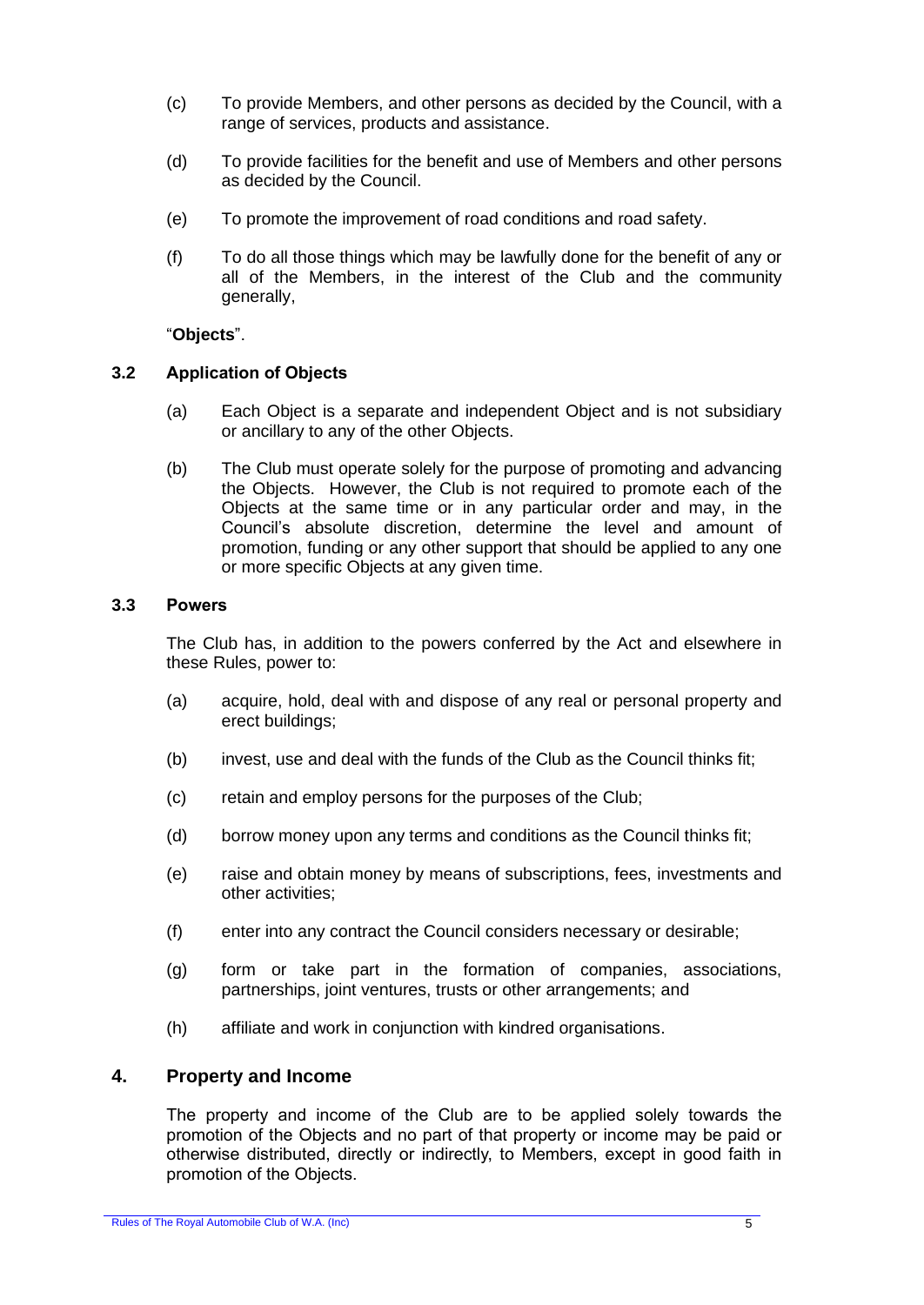# <span id="page-6-0"></span>**5. Patron**

- (a) The Council may appoint a patron of the Club for such period determined by the Council or until removed by the Council.
- (b) A patron is not required to pay any Entrance Fee or Subscription.

#### <span id="page-6-1"></span>**6. Membership**

#### <span id="page-6-3"></span>**6.1 Membership Classes**

Membership of the Club consists of the following classes:

#### (a) **Honorary Life Member:**

- (i) The Council may grant Honorary Life Membership to any Member who, in the opinion of the Council, merits special recognition in honour of the Member's valued service to, or lengthy Membership of, the Club.
- (ii) An Honorary Life Member has all the rights, privileges and obligations of a Personal Member, but is not required to pay any Entrance Fee or Subscription.

#### <span id="page-6-2"></span>(b) **Gold Life Member:**

- (i) Gold Life Membership may be granted to any Member under Club Policy.
- (ii) A Gold Life Member has all the rights, privileges and obligations of a Personal Member, but is not required to pay any Entrance Fee or Subscription.

#### <span id="page-6-5"></span>(c) **Personal Member:**

- (i) A person may apply to become a Personal Member where that person has satisfied the requirements for Membership as determined by the Council from time to time.
- (ii) A Personal Member has the rights, privileges and obligations as determined by the Council from time to time for the period of Membership as determined by Club Policy.
- <span id="page-6-6"></span>(d) Any other class or classes with rights, privileges and obligations determined by the Council from time to time, excluding the right to vote or hold office.

#### **6.2 Admission**

- (a) The Council may determine the qualifications for Membership and the form of applications for Membership under rules [6.1\(b\),](#page-6-2) [6.1\(c\)](#page-6-5) and [6.1\(d\)](#page-6-6) from time to time.
- <span id="page-6-4"></span>(b) A person becomes a Member upon their name being entered in the Membership Register and paying any applicable Entrance Fee and Subscription.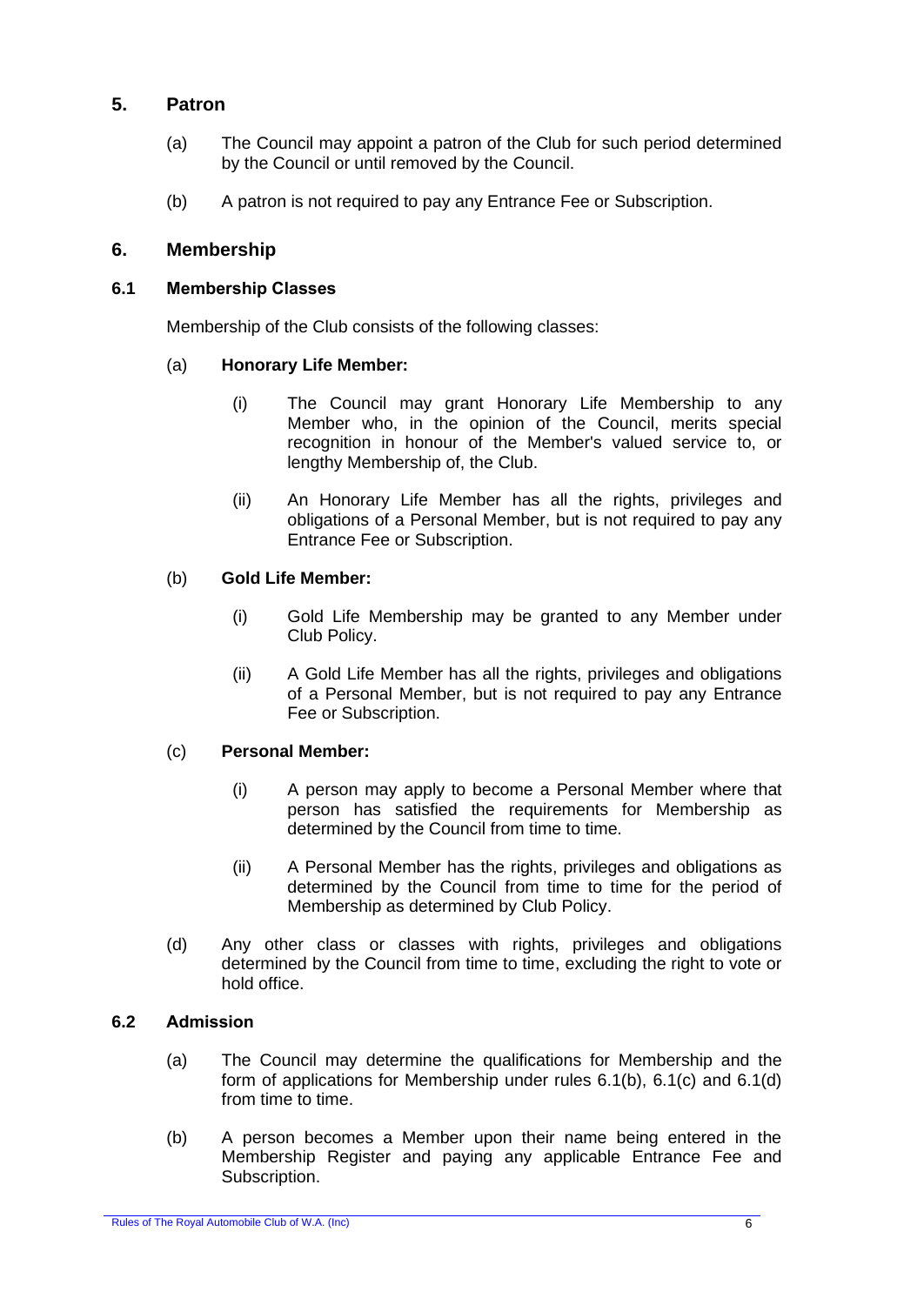- <span id="page-7-2"></span>(c) The Council may, by a majority of not less than three fourths of those present and voting, resolve that:
	- (i) the name of any applicant will not be entered in the Membership Register; or
	- (ii) notwithstanding rule [9,](#page-9-0) the name of a Member will be removed from the Membership Register within 60 days of the Member's name being entered in the Membership Register. The Member ceases to be a Member on the date their name is removed from the Membership Register.
- (d) The Council is not required to provide reasons to a person who is not admitted to Membership or whose name is removed from the Membership Register under rule [6.2\(c\)\(ii\).](#page-7-2)
- (e) Membership is not transferable, except under Club Policy.

#### **6.3 Fees**

- (a) Entrance Fees and Subscriptions will be fixed from time to time by the Council.
- (b) The Council may, under Club Policy, waive any Entrance Fee or Subscription in whole or in part and determine any concessions, loadings, remissions and exemptions that may be provided by the Club to a Member or a class of Members.

#### <span id="page-7-1"></span>**6.4 Membership Register**

- (a) The Club must maintain a Membership Register in accordance with the Act.
- (b) The Membership Register must be kept by the Chief Executive at the Registered Office.

#### <span id="page-7-0"></span>**7. Members Entitled to Hold Office and/or Vote**

#### **7.1 Voting Members**

- (a) Other than as set out in this rule [7,](#page-7-0) only Voting Members may vote at General Meetings.
- (b) Only Members who are Voting Members 28 days prior to the date of the Annual General Meeting may vote on an election of Candidates.

# <span id="page-7-3"></span>**7.2 Members Entitled to Hold Office**

- (a) Subject to rule [7.2\(d\),](#page-8-1) only Members who are at least 18 years of age, have been Voting Members and entitled to vote for each of the preceding 5 years are entitled to hold office.
- (b) An employee of the Club or any of the Club's subsidiaries is not eligible to be nominated for election, elected or re-elected as a Councillor.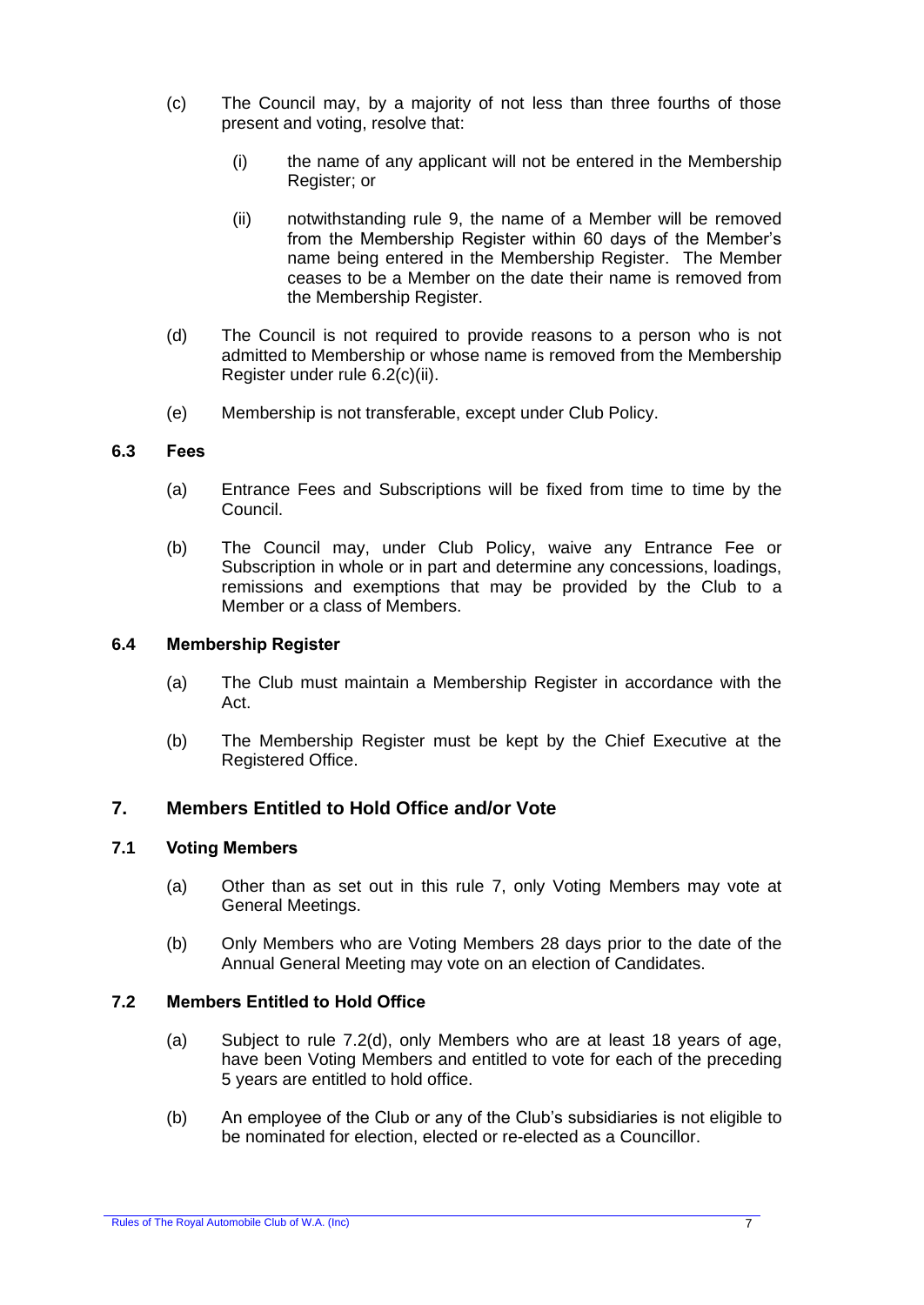- (c) Nothing in these Rules prevents the Council from inviting an employee of the Club or a subsidiary of the Club to attend Council meetings at the request of the Council and upon the terms determined by the Council.
- <span id="page-8-3"></span><span id="page-8-2"></span><span id="page-8-1"></span>(d) A Member who:
	- (i) is, according to the *Interpretation Act 1984* section 13D, a bankrupt or whose affairs are under insolvency laws, without leave of the Commissioner;
	- (ii) without leave of the Commissioner has been convicted, within or outside the State, of:
		- 1. an indictable offence in relation to the promotion, formation or management of a body corporate; or
		- 2. an offence involving fraud or dishonesty punishable by imprisonment for a period of not less than 3 months; or
		- 3. an offence under Part 4, Division 3 or section 127 of the Act; or
	- (iii) is elected as a member of an Australian state, territory or federal parliament;
	- (iv) on and from the conclusion of the 2017 Annual General Meeting, is elected as a member of a governing body of a local government in an Australian state or territory; or
	- (v) does not meet any requirement specified in the By-Laws,

is not eligible to be nominated for election, elected or re-elected as a Councillor.

- (e) Rule  $7.2(d)(ii)$  applies in relation to a Member's conviction of an offence only for the period of 5 years:
	- (i) from the time of the person's conviction; or
	- (ii) if the conviction results in a term of imprisonment, from the time of the person's release from custody.

# <span id="page-8-0"></span>**8. Cessation of Membership**

#### **8.1 Resignation**

- (a) A Member may resign their Membership by giving notice to the Club.
- (b) Unless the Council determines otherwise, resignation is effective from the date the Member's name is removed from the Membership Register.

#### **8.2 Expulsion**

A Member who has been expelled from the Club under rule [9](#page-9-0) ceases to be a Member from the date of the Disciplinary Committee's decision under rule [9.2.](#page-9-2)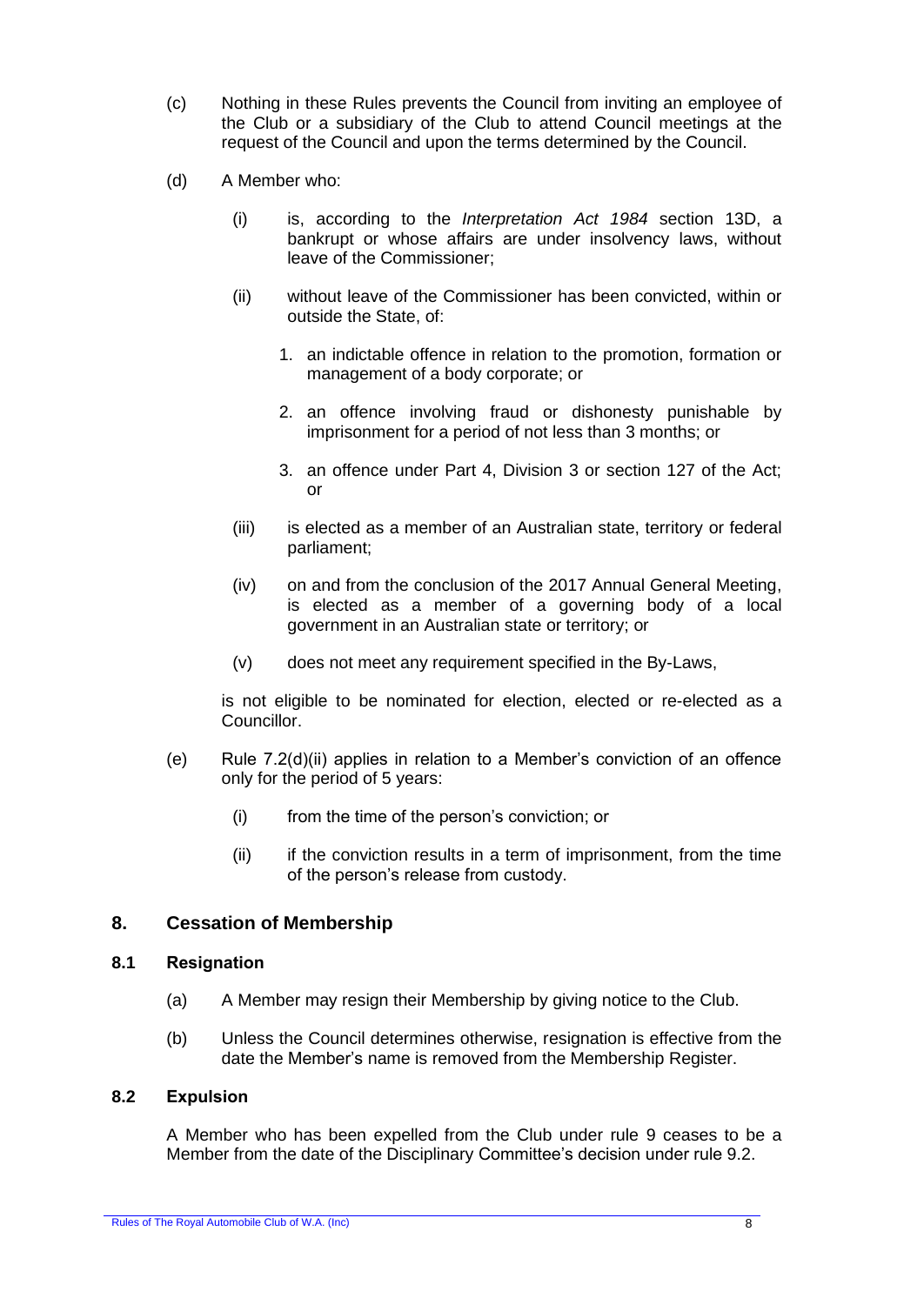#### **8.3 Unpaid Fees and Subscriptions**

- (a) Any Member whose Subscription is overdue ceases to be a Member as determined under Club Policy.
- (b) Following resignation and unless the Council otherwise determines, a person must pay any outstanding Subscription.
- (c) Any Member who resigns, is suspended or expelled or ceases to be a Member and who has paid the Subscription, is not entitled to a refund of all or any of the Subscription, other than under Club Policy.

# <span id="page-9-0"></span>**9. Discipline, Suspension and Expulsion of Members**

# <span id="page-9-1"></span>**9.1 Disciplinary Committee**

- (a) The Council may appoint a Disciplinary Committee which is to be constituted under the By-Laws.
- (b) The procedures of the Disciplinary Committee will be specified in the By-Laws and Club Policy.

# <span id="page-9-2"></span>**9.2 Discipline, Suspension and Expulsion**

- (a) Subject to the procedures specified in the By-Laws, Club Policy and rule [9.2\(b\),](#page-9-3) the Disciplinary Committee may:
	- (i) withhold all or any of the Club's services and facilities from a Member;
	- (ii) impose upon a Member any terms or conditions for the use of any of the Club's services or facilities;
	- (iii) suspend any Member for any period; or
	- (iv) expel any Member from the Club.
- <span id="page-9-3"></span>(b) The Disciplinary Committee may only suspend or expel any Member from the Club, if the Disciplinary Committee resolves that the Member has engaged in conduct which is:
	- (i) not acceptable to the Club under Club Policy;
	- (ii) unbecoming of a Member under Club Policy; or
	- (iii) prejudicial to the interests of the Club or any of the Club's related entities.
- (c) Removal of a Councillor must be determined under rule [14.3.](#page-17-1)

#### **9.3 Re-admission to Membership after Expulsion**

- (a) A person who has been expelled from the Club may reapply for Membership after a period of time determined by the Council.
- (b) The Council is not required to provide the person with any reasons for readmission or non-admission.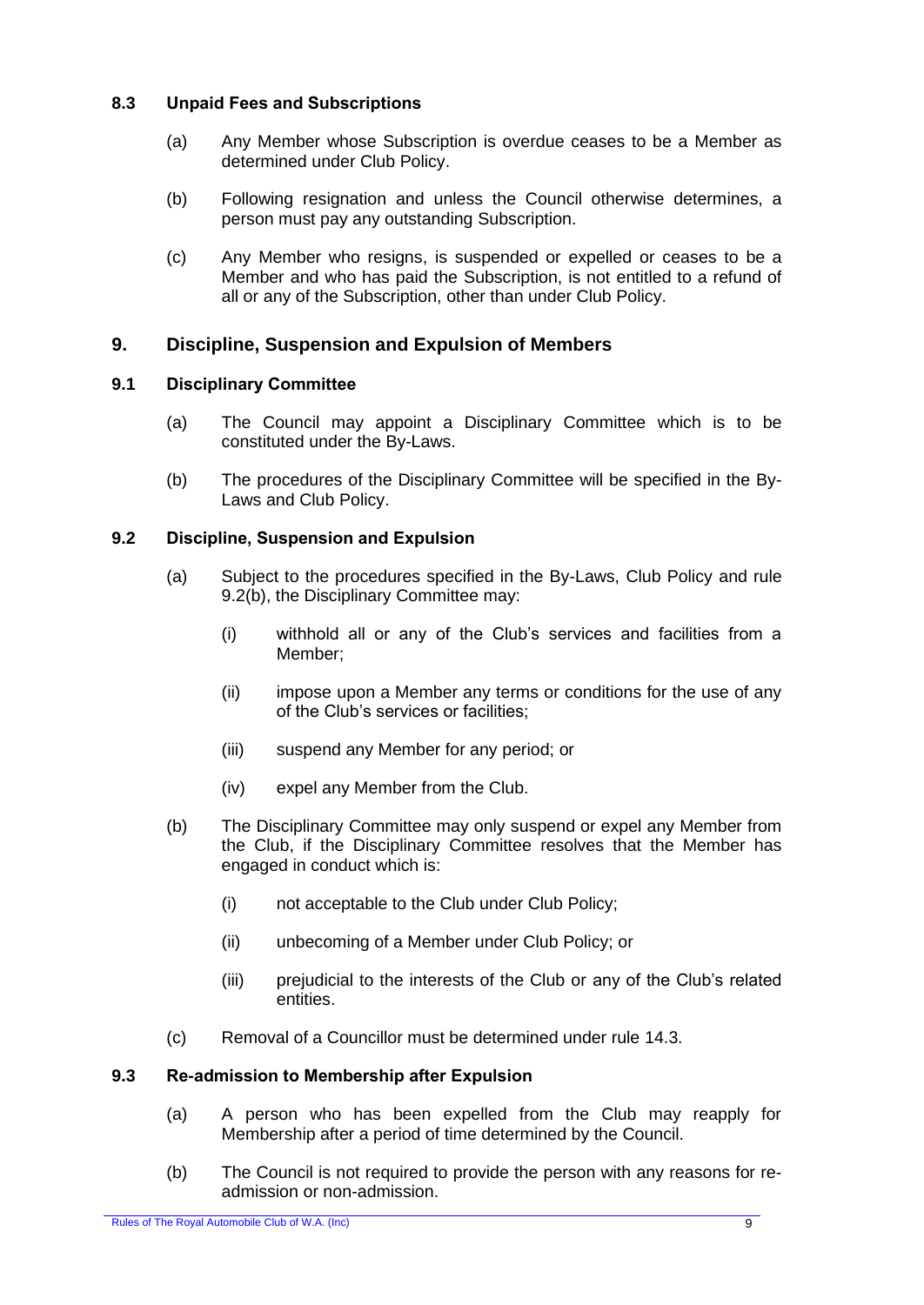# <span id="page-10-0"></span>**10. Resolving Disputes under or relating to these Rules**

- (a) The procedure set out in this rule [10](#page-10-0) applies to disputes under or relating to these Rules:
	- (i) between Members; or
	- (ii) between one or more Members and the Club.
- <span id="page-10-3"></span>(b) The parties to a dispute under or relating to these Rules must attempt to resolve the dispute between themselves within 14 days after the dispute has come to the attention of each party.
- (c) Where the parties to a dispute are unable to resolve the dispute between themselves within the time required by rule [10](#page-10-0)[\(b\),](#page-10-3) any party to the dispute may give written notice to the Chief Executive with details of:
	- (i) the parties to the dispute;
	- (ii) the matters that are the subject of the dispute; and
	- (iii) copies of any supporting materials relating to the dispute.
- (d) Within 7 days of receiving notice of a dispute the Chief Executive will provide an acknowledgement of receipt of the notice.
- (e) Within 14 days of receipt of the notice of dispute the Chief Executive will give each party to the dispute the opportunity to make written submissions about the dispute, which must be provided to the Chief Executive within 14 days of the request.
- (f) The Chief Executive will give due consideration to any submissions made and will determine the dispute.
- (g) The Chief Executive must give each party to the dispute written notice of the determination within 7 days after the determination has been made.

#### <span id="page-10-2"></span><span id="page-10-1"></span>**11. General Meetings**

#### **11.1 Annual General Meeting**

The Annual General Meeting must be held in every year in compliance with the Act, at the time and place determined by the Council.

#### **11.2 Special General Meeting**

The President, or in the President's absence, the Senior Vice-President or the Vice-President:

- <span id="page-10-4"></span>(a) may convene a Special General Meeting; and
- (b) must convene a Special General Meeting within one calendar month of receiving a requisition in writing to do so by 5 percent of Members.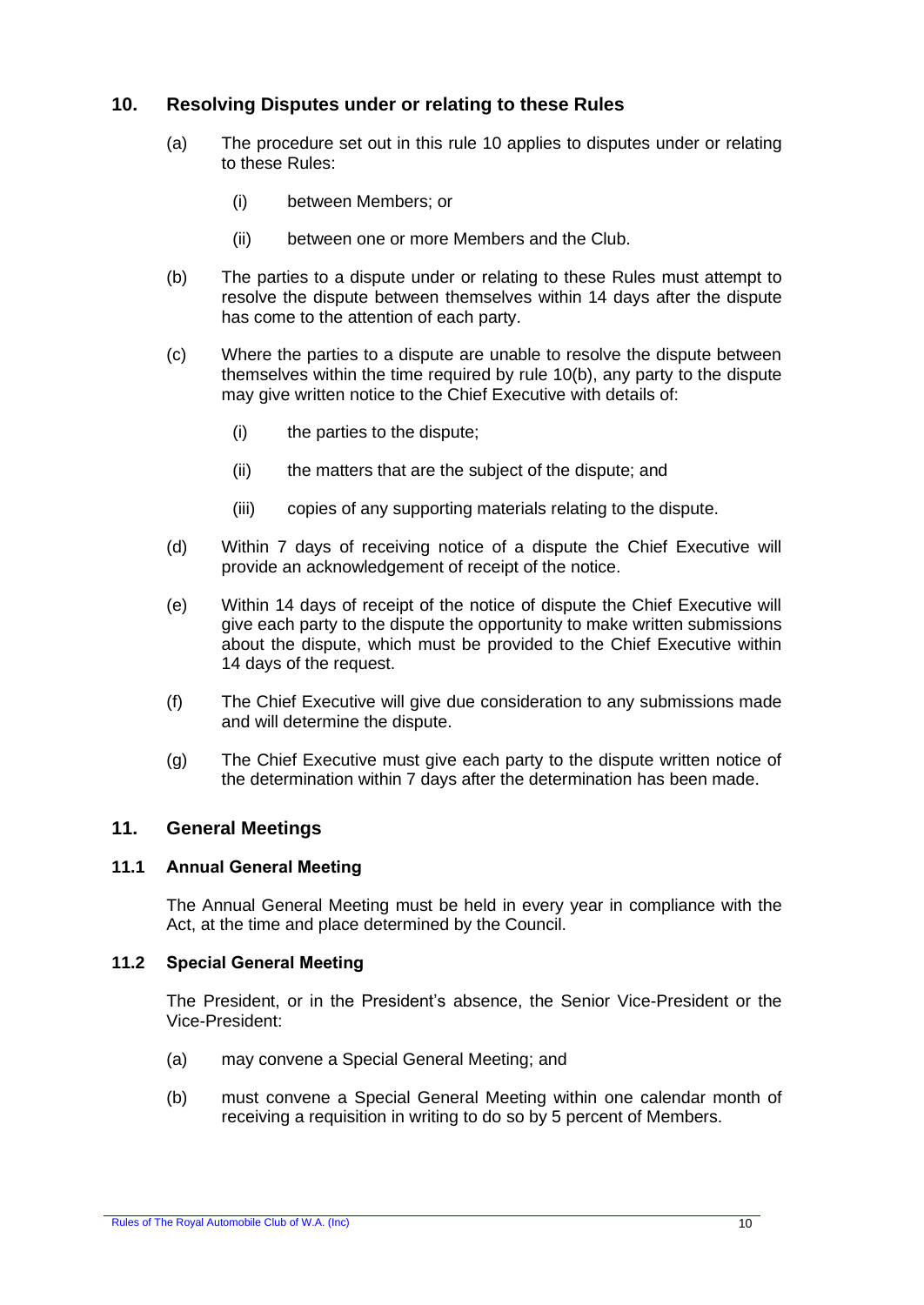#### **11.3 Notice of General Meetings**

- (a) Unless a longer period is required by the Act, at least 7 clear days' notice of a General Meeting must be given to all Members and the Auditor.
- (b) The notice must:
	- (i) specify the time and place of the General Meeting;
	- (ii) specify the particulars of the business to be transacted at the General Meeting, including (where applicable), the wording of any proposed Special Resolutions, and the order in which the business is to be transacted; and
	- (iii) be delivered in accordance with the notice provisions set out in rule [19.](#page-21-0)

# **11.4 Quorum at General Meetings**

- (a) A quorum for:
	- (i) a Special General Meeting requisitioned under rule [11.2\(b\),](#page-10-4) is 25 Voting Members; and
	- (ii) any other General Meeting, is 10 Voting Members.
- (b) No business can be transacted at any General Meeting unless the required quorum is present in person.
- (c) If a quorum is not present within 30 minutes after the time appointed for a General Meeting:
	- (i) where the meeting was convened on requisition of the Members under rule [11.2\(b\),](#page-10-4) the meeting must be dissolved; or
	- (ii) in any other case:
		- A. the meeting stands adjourned to the day, and at the time and place, that the Council decides, or, if the Council does not make a decision, to the same day in the next week at the same time and place; and
		- B. if, at the adjourned meeting, a quorum is not present within 30 minutes after the time appointed for the meeting, the meeting must be dissolved.

#### **11.5 Presiding at General Meetings**

- (a) The President is to preside at all General Meetings.
- (b) In the President's absence, the Senior Vice-President is to preside and in the absence of the Senior Vice-President, the Vice-President is to preside at a General Meeting.
- (c) In the absence of the President, the Senior Vice-President and the Vice-President, a presiding officer is to be elected by Voting Members at the General Meeting.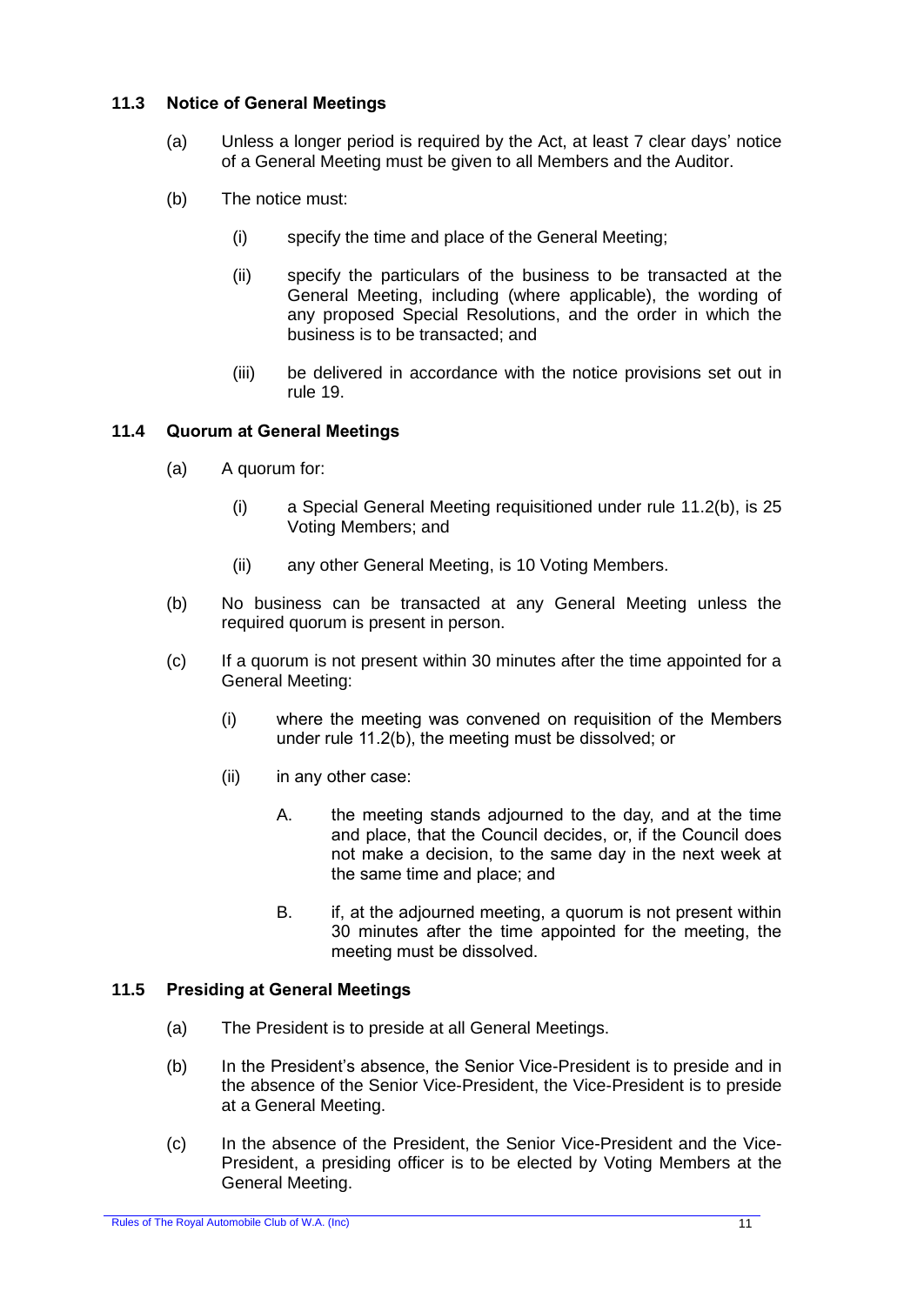# **11.6 Voting at General Meetings**

- (a) At all General Meetings each Voting Member has one vote.
- (b) The person presiding at the General Meeting has a casting vote, as well as a deliberative vote, on all resolutions.

# <span id="page-12-2"></span>**11.7 Minutes of Meetings**

- (a) Minutes must be kept of all General Meetings.
- (b) The minutes must be confirmed by the Members present at a subsequent meeting and must be signed by the person who presided at the meeting at which the proceedings took place or by the person presiding at the meeting at which the minutes are confirmed.
- (c) When the minutes have been confirmed under rule [11.7\(b\),](#page-12-2) they are, until the contrary is proved, evidence that:
	- (i) the General Meeting to which they relate was duly convened and held;
	- (ii) all proceedings recorded as having taken place at the General Meeting did in fact take place at the General Meeting; and
	- (iii) all appointments or elections purporting to have been made at the General Meeting have been validly made.

# <span id="page-12-0"></span>**12. The Council**

# **12.1 Composition of the Council**

The Council is to comprise 15 Members who are entitled to hold office under rule [7.2.](#page-7-3) The Council will include:

- (a) the President;
- (b) the Senior Vice-President; and
- (c) the Vice-President.

#### <span id="page-12-3"></span><span id="page-12-1"></span>**12.2 Term on the Council**

- (a) Councillors are elected for a 3 year period which:
	- (i) commences from the conclusion of the Annual General Meeting at which they are elected under rule [12.4\(a\)](#page-14-1) or deemed elected or re-elected; and
	- (ii) ends at the third following Annual General Meeting,

("**Term**").

- (b) If a Councillor's Term is due to expire at the next Annual General Meeting, but the Councillor:
	- (i) is the President Elect or Senior Vice-President Elect;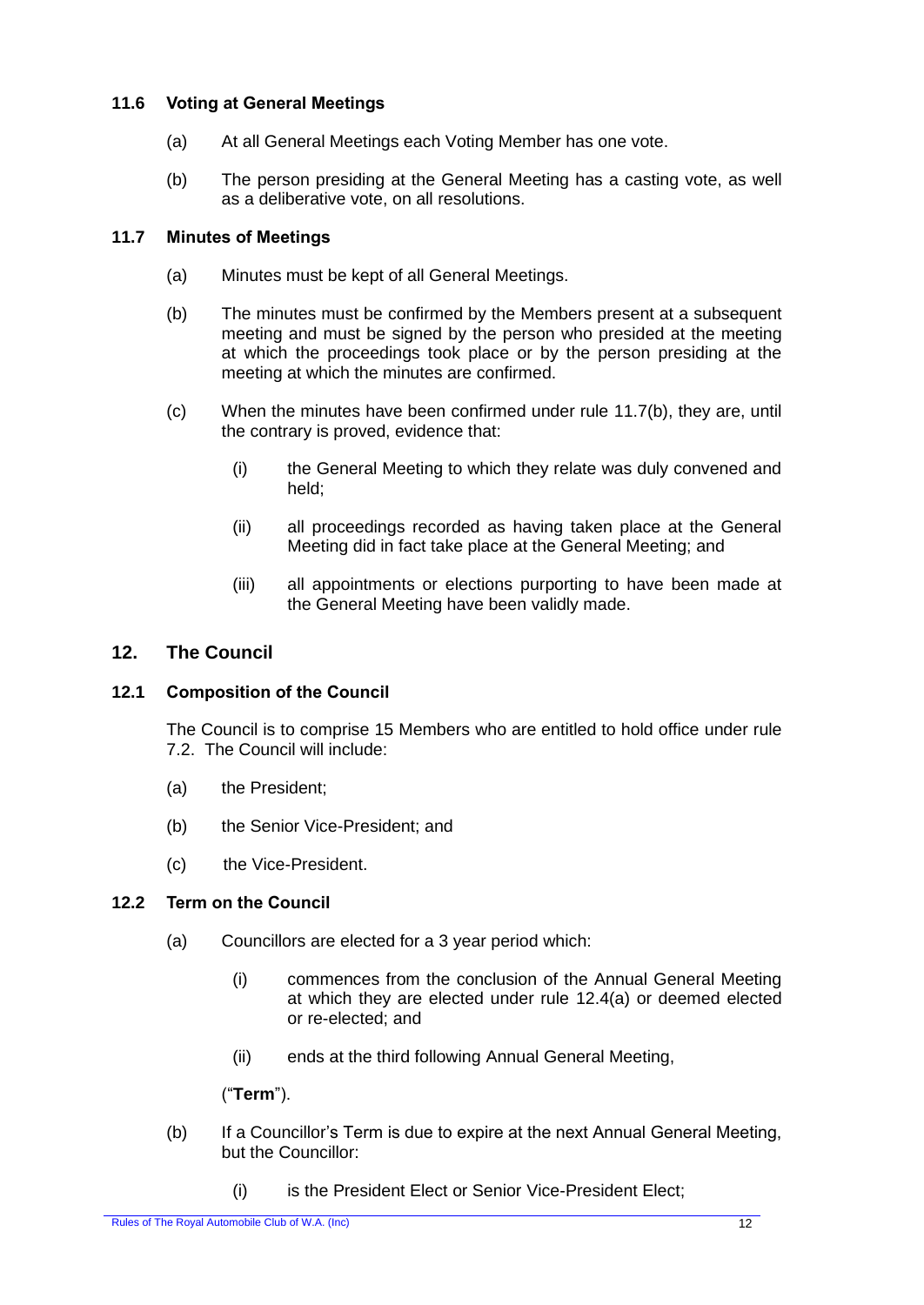- (ii) will at the conclusion of the next Annual General Meeting be a National Council Member of the Australian Automobile Association; or
- (iii) will at the conclusion of the next Annual General Meeting cease to be the President because their term as President has expired,

the Councillor is not required to retire and is deemed re-elected with effect from the conclusion of the next Annual General Meeting for a further Term.

- (c) Subject to these rules, a retiring Councillor is eligible for re-election.
- <span id="page-13-2"></span>(d) Subject to rules [12.2](#page-12-3)[\(e\)](#page-13-0) and [\(f\),](#page-13-1) a Councillor must not hold office for a period of 12 or more years (on a continuous basis).
- <span id="page-13-0"></span>(e) The calculation of the 12 year period referred to in rule [12.2](#page-12-3)[\(d\)](#page-13-2) for all Councillors commences on the date of the 2017 Annual General Meeting, regardless of the number of years a Councillor has held office prior to this date.
- <span id="page-13-1"></span>(f) The Council may extend the 12 year period set out in rule [12.2](#page-12-3)[\(d\)](#page-13-2) for any Councillor up to a maximum of three years.

#### <span id="page-13-5"></span>**12.3 Nomination for the Council**

- (a) Except in the case of retiring Councillors who are eligible and offer themselves for election or re-election under rule [12.3\(c\)](#page-13-3) and subject to rule [14.1\(b\)\(ii\),](#page-16-2) a person must be nominated by at least 25 Members who are Voting Members as at the date of lodgement of the nomination form.
- (b) The procedures to be followed in conducting the nomination process must be set out in the By-Laws, including the requirements for the nomination form and the date by which the nomination form is required to be lodged.
- <span id="page-13-3"></span>(c) A retiring Councillor who is eligible for election or re-election may offer themselves for election or re-election by advising the Chief Executive, or the Chief Executive's delegate, in writing by the time and date determined by the Council from time to time.
- <span id="page-13-4"></span>(d) If the number of eligible Candidates:
	- (i) is the same as the number of vacancies on the Council, the Candidates are deemed to be elected with effect from the conclusion of the next Annual General Meeting;
	- (ii) is less than the number of vacancies on the Council:
		- A. the Candidates are deemed to be elected with effect from the conclusion of the next Annual General Meeting; and
		- B. the Council may fill the vacancies under rule [14.1;](#page-16-3) and
	- (iii) is greater than the number of vacancies on the Council, then an election must be held under rule [12.4.](#page-14-2)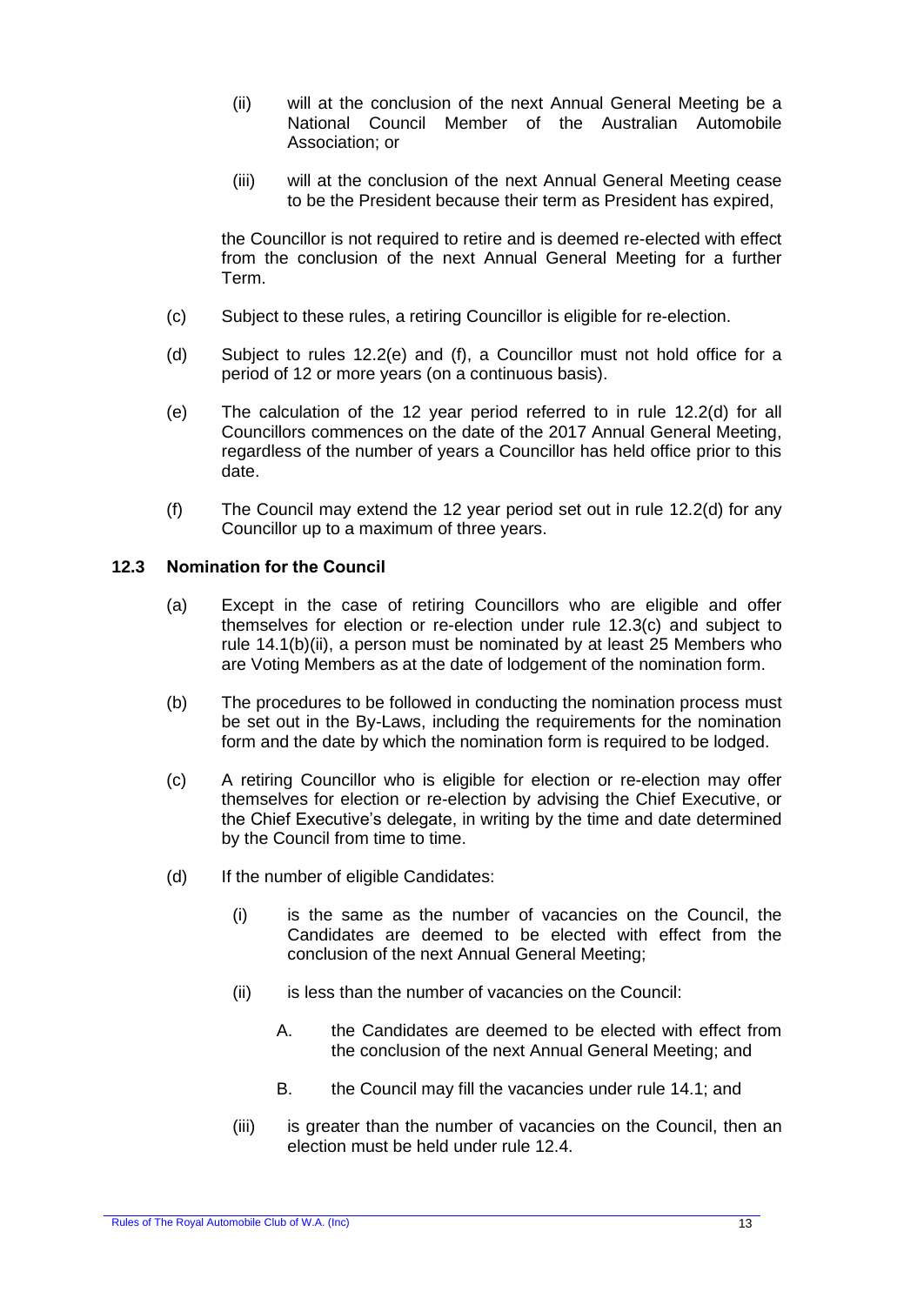#### <span id="page-14-2"></span><span id="page-14-1"></span>**12.4 Election**

- (a) If an election under rule  $12.3(d)(iii)$  is necessary, the election must be conducted prior to the next Annual General Meeting and the results of the election announced at the Annual General Meeting.
- (b) The method of electing Councillors and the procedures to be followed in conducting the election are to be set out in the By-Laws, including the method of voting and any security measures the Council considers necessary for the election.
- (c) The non-receipt by the Club of any vote by a Voting Member will not invalidate the election.

#### <span id="page-14-0"></span>**12.5 Returning Officer**

- (a) The Council must:
	- (i) appoint a Returning Officer to conduct the nomination process for Councillors, and if necessary, to conduct the election process; and
	- (ii) if an election is necessary under rule  $12.3(d)(iii)$ , appoint 2 scrutineers in addition to the Returning Officer to conduct the election process.
- (b) The By-Laws may prescribe in further detail the role, duties and responsibilities of the Returning Officer.
- (c) The Returning Officer may declare a nomination to be invalid and the Candidate ineligible for election or re-election if the Candidate's nomination form has not been fully completed or the information provided on the nomination form is false or misleading.
- (d) If an election under rule  $12.3(d)(iii)$  is necessary, the election must be under the control of the Returning Officer who will count votes, determine whether or not votes in an election are informal and determine any other matters arising in connection with the election process.
- (e) The Returning Officer's decision in respect of all matters arising in connection with the nomination and election process for Councillors will prevail and is final, conclusive and binding upon the Members.

#### **12.6 Acts Done by the Council**

Any act done by the Council is valid notwithstanding that it is afterwards discovered that a person acted as a Councillor despite that person ceasing to hold office or being invalidly elected under these Rules.

#### **12.7 Indemnity**

Every Councillor will be indemnified by the Club against any loss, expense or liability incurred by reason of any act or deed done by the Councillor in good faith in their capacity as a Councillor and the Council will use the funds of the Club for such purpose when required.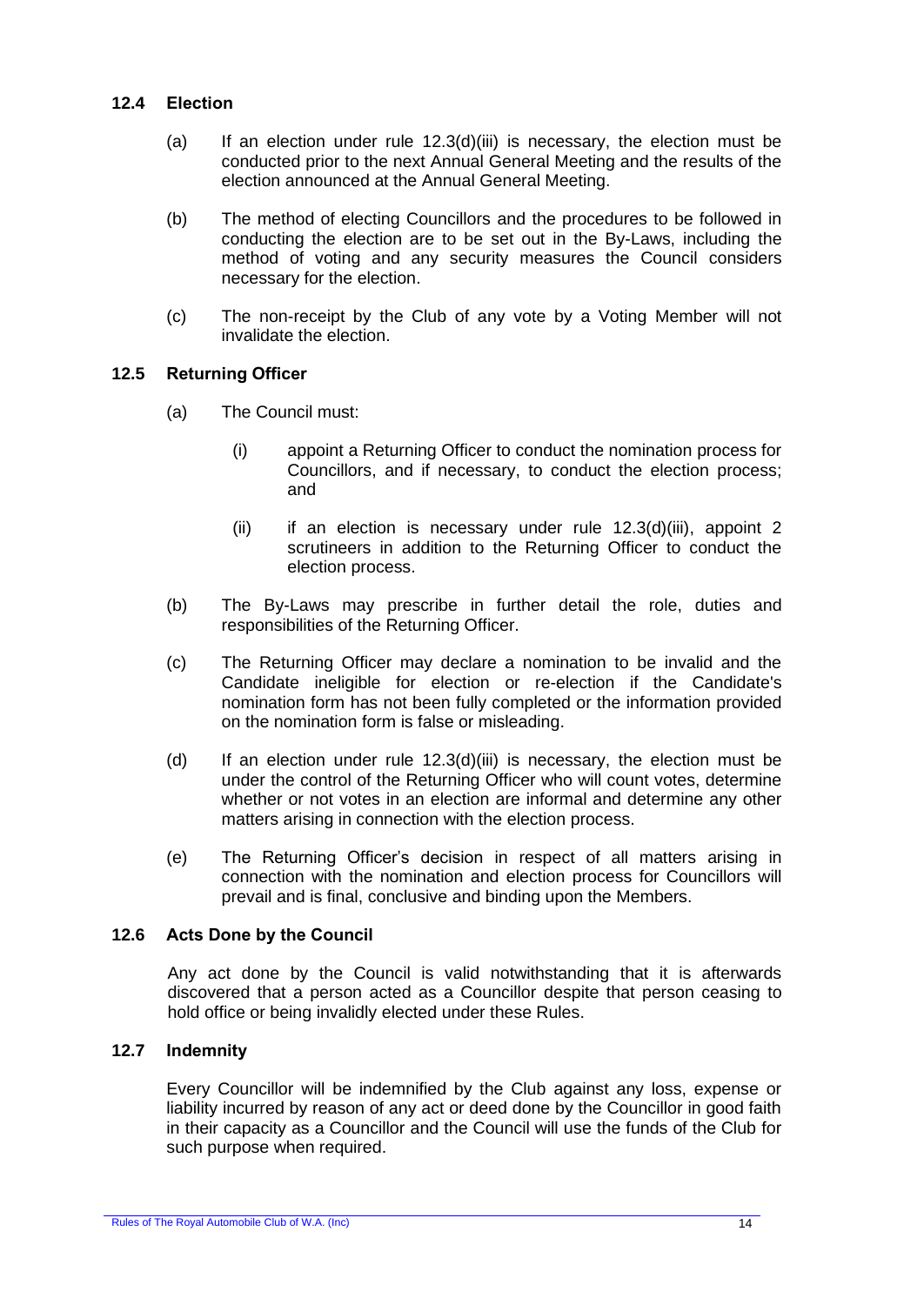# <span id="page-15-0"></span>**13. Office Bearers**

#### <span id="page-15-5"></span><span id="page-15-1"></span>**13.1 Election of President, Senior Vice-President and Vice-President**

- <span id="page-15-3"></span>(a) Each year the Council will elect from the Councillors:
	- (i) a President who must be a Councillor who has not held office as President for more than 2 years immediately preceding the date of the Council meeting at which the election occurs; and
	- (ii) a Senior Vice-President,

whose term of office commence from the date following the next Annual General Meeting.

- <span id="page-15-2"></span>(b) Subject to rule [13.1\(c\),](#page-15-4) if a nomination is not received for election of either or both of the President and Senior Vice-President under rule [13.1\(a\),](#page-15-5) the Councillor holding that office will be deemed re-elected for a further term as President or Senior Vice-President (as applicable), commencing from the date following the next Annual General Meeting.
- <span id="page-15-4"></span>(c) No person will hold the office of President for more than 3 consecutive years.
- (d) Following the expiration of one year after a Councillor's term as President, a Councillor who has held the office of President is eligible for re-election to that office.
- (e) The Council will elect the Vice-President from the Councillors at its first meeting following the Annual General Meeting.

#### <span id="page-15-10"></span><span id="page-15-6"></span>**13.2 Removal of President**

- <span id="page-15-8"></span><span id="page-15-7"></span>(a) At a Council meeting, the Council may, by a four-fifths vote of the Councillors present and voting:
	- (i) during a Councillor's term as President, remove that Councillor from the office of President; or
	- (ii) prior to a Councillor taking office as President, remove the Councillor from the position of President Elect,

before the date determined by the Council under rule [12.3\(c\).](#page-13-3)

- (b) Prior to making any decision at the Council meeting under rule [13.2\(a\),](#page-15-6) the Council must:
	- (i) give 14 days written notice to the Council and the Councillor concerned, specifying the purpose of the Council meeting and the reason for the proposed removal; and
	- (ii) provide the Councillor concerned with a full opportunity to be heard at the Council meeting.
- <span id="page-15-9"></span> $(c)$  Upon the removal of the President under rule  $13.2(a)(i)$ , the Council will appoint a Councillor to the office of President and the appointee will hold office for the unexpired portion of the removed President's term.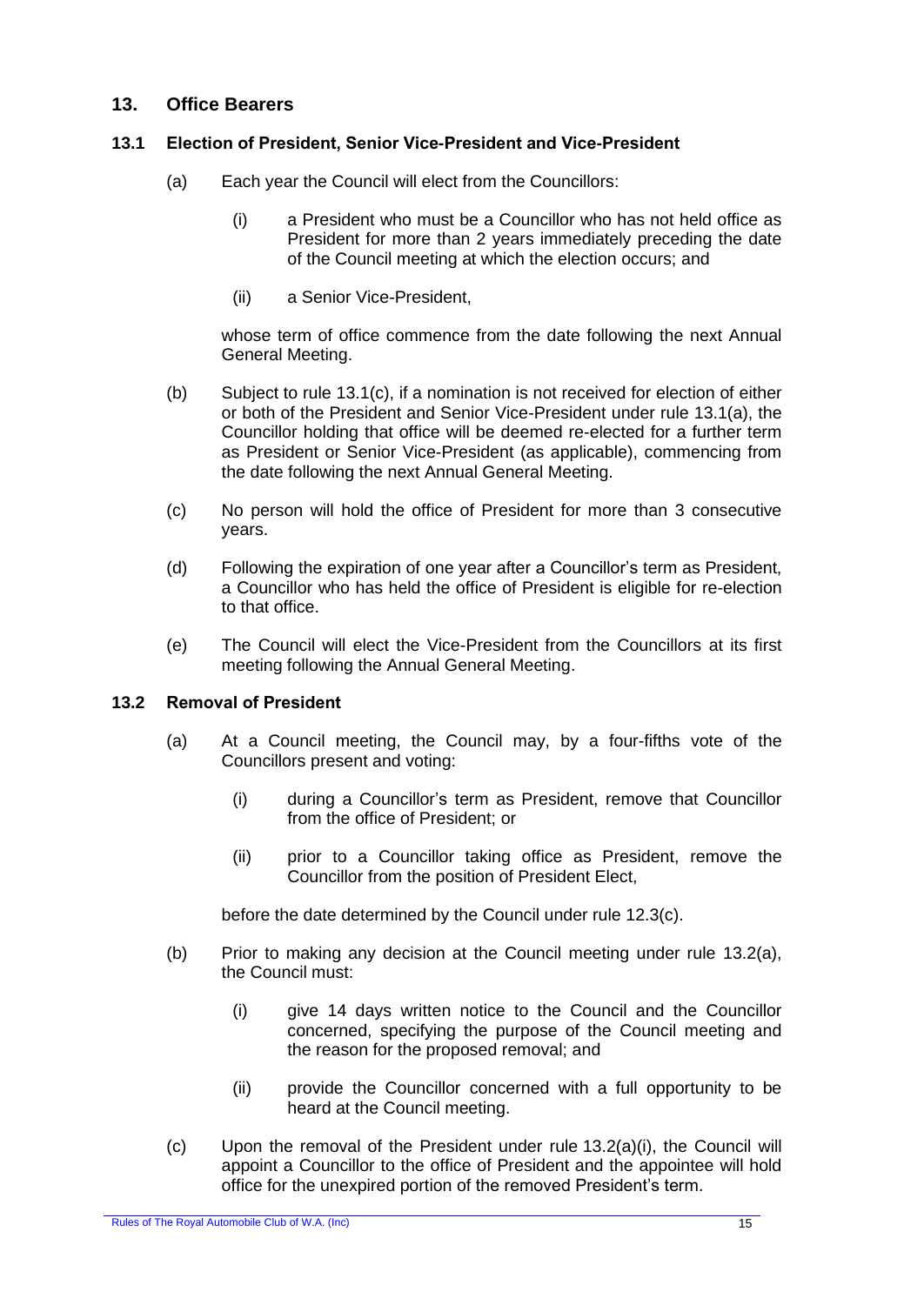- <span id="page-16-1"></span>(d) Upon the removal of the President Elect under rule [13.2\(a\)\(ii\),](#page-15-8) the Council will appoint a Councillor to the position of President Elect and the appointee will hold office for the unexpired portion of the removed President Elect's term.
- (e) Notwithstanding rules [13.2\(c\)](#page-15-9) and [13.2\(d\),](#page-16-1) a Councillor removed from the office of President or the position of President Elect under rule [13.2\(a\):](#page-15-6)
	- (i) remains a Councillor until their Term expires, unless rule [14](#page-16-0) applies; and
	- (ii) is not deemed to be re-elected following the next Annual General Meeting on the basis that they have held the office of President or the position of President Elect.
- (f) The President will not have a casting vote for the removal of a Councillor's office as "President" under rule [13.2\(a\).](#page-15-6)

# <span id="page-16-0"></span>**14. Vacancies on the Council**

#### <span id="page-16-4"></span><span id="page-16-3"></span>**14.1 Casual Vacancy**

- (a) If any Councillor:
	- (i) dies;
	- (ii) resigns;
	- (iii) becomes disqualified from holding a position on Council under rule [7.2\(d\)\(i\)](#page-8-2) or [7.2\(d\)\(ii\);](#page-8-3)
	- (iv) fails to meet any requirement specified in the By-Laws;
	- (v) is absent from 3 consecutive meetings without leave of absence having been granted by the Council;
	- (vi) ceases to be a Member for any reason;
	- (vii) is elected as a member of an Australian state, territory or federal parliament;
	- (viii) on and from the conclusion of the 2017 Annual General Meeting, is elected as a member of a governing body of a local government in an Australian state or territory; or
	- (ix) is removed from office under rule [14.3\(a\),](#page-17-2)

the Councillor's office immediately becomes vacant and may be filled by the Council.

- <span id="page-16-2"></span>(b) A Councillor appointed to fill a casual vacancy under rule [14.1\(a\):](#page-16-4)
	- (i) will hold office for the unexpired portion of the former Councillor's Term; and
	- (ii) may if eligible, offer themselves for election without being nominated under rule [12.3\(a\).](#page-13-5)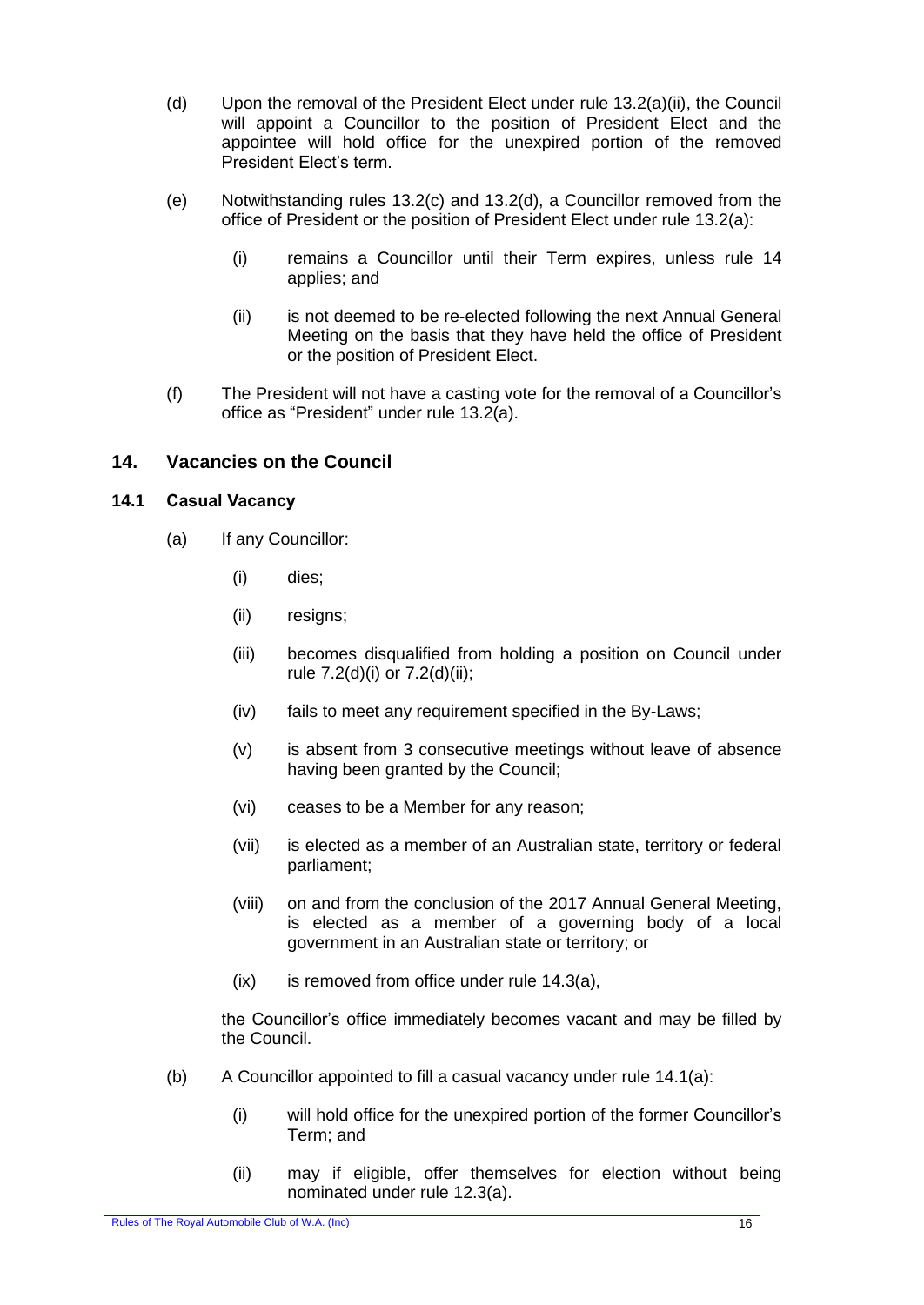(c) In the event of a vacancy or vacancies in the office of Councillors, the remaining Councillors may act, but if the number of remaining Councillors is not sufficient to form a quorum for a Council meeting, they may act only for the purpose of increasing the number of Councillors to a number sufficient to constitute a quorum or to convene a General Meeting.

#### **14.2 Resignation of all Councillors**

If the entire Council resigns, the Councillors who have resigned must continue to act until their successors are appointed at a Special General Meeting to be called for that purpose by the Council.

# <span id="page-17-2"></span><span id="page-17-1"></span>**14.3 Removal of Councillors**

- (a) Subject to rule [14.3\(b\),](#page-17-3) the Council may resolve that it is in the best interests of the Club to remove from the Council, any Councillor who, in the opinion of not less than four-fifths of the Councillors present and voting at the Council meeting, is no longer fit to remain a Councillor.
- <span id="page-17-3"></span>(b) Prior to making any decision at the Council meeting under rule [14.3\(a\),](#page-17-2) the Council must:
	- (i) give 14 days' written notice to the Council and the Councillor concerned, specifying the purpose of the Council meeting and the reason for the proposed removal; and
	- (ii) provide the Councillor concerned with a full opportunity to be heard at the Council meeting.

# <span id="page-17-0"></span>**15. Council Meetings**

#### **15.1 Time and Place of Council Meetings**

The Council may meet at such times and places as it determines.

#### **15.2 Notice of Council Meetings**

Unless all Councillors consent to a shorter notice period, and unless otherwise stated in these Rules, at least 7 days' notice must be given to each Councillor for a Council meeting.

#### **15.3 Quorum for Council Meetings**

The quorum for Council meetings will be more than half of the Councillors in office.

#### **15.4 Presiding at Council Meetings**

- <span id="page-17-5"></span><span id="page-17-4"></span>(a) The President is to preside at all Council meetings, other than a meeting at which it is proposed to:
	- (i) remove the President from the office of President under rule [13.2;](#page-15-10) or
	- (ii) remove the Councillor in the office of President from the Council under rule [14.3;](#page-17-1) or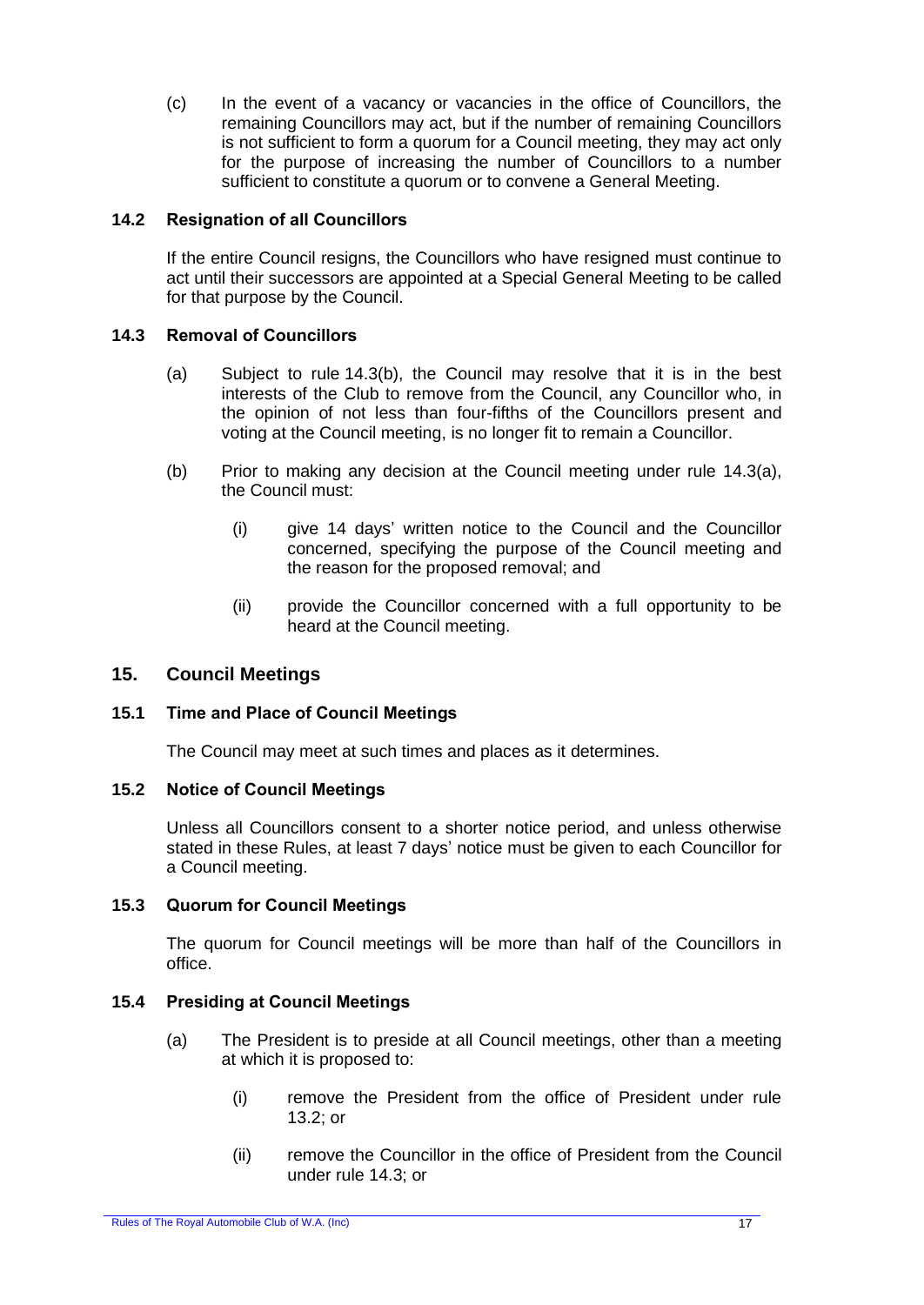- (iii) do both of those matters set out in rules  $15.4(a)(i)$  and  $15.4(a)(ii)$ .
- (b) In the President's absence, the Senior Vice-President is to preside and in the absence of the Senior Vice-President, the Vice-President is to preside at a Council meeting.
- (c) In the absence of the President, the Senior Vice-President and the Vice-President, a presiding officer is to be elected by the Councillors at the Council meeting.

# **15.5 Voting at Council Meetings**

- (a) Subject to rule [15.5\(b\),](#page-18-0) at all meetings of the Council each Councillor will have one vote which may be exercised in the manner set out the By-Laws.
- <span id="page-18-0"></span>(b) The person presiding, in all cases of equal voting, will have the casting as well as a deliberative vote.

# **15.6 Use of Technology at Council Meetings**

- <span id="page-18-1"></span>(a) The Council meetings may take place:
	- (i) where the Councillors are physically present together; or
	- (ii) using any technology consented to by a majority of the Councillors.
- (b) A Councillor who participates in a Council meeting as set out in rule [15.6\(a\)\(ii\):](#page-18-1)
	- (i) is deemed to be present at the Council meeting; and
	- (ii) continues to be present at the Council meeting for the purposes of establishing a quorum,

until the Councillor notifies the other Councillors that they are no longer taking part in the Council meeting.

#### <span id="page-18-2"></span>**15.7 Circular Resolutions**

- (a) A resolution in writing passed by all of the Councillors entitled to receive notice of a Council meeting and vote on the resolution is as valid and effectual as if it had been passed at a meeting of the Council duly convened and held.
- <span id="page-18-3"></span>(b) Any resolution passed under rule [15.7\(a\)](#page-18-2) may consist of several documents in the same form each signed by one or more Councillors.
- <span id="page-18-4"></span>(c) If the documents referred to under rule [15.7\(b\)](#page-18-3) are signed on different days, the meeting will be taken to have been held on the day on which a document was last signed by a Councillor unless the document, by its terms, is said to take effect from an earlier date.
- (d) For the purpose of rule [15.7\(c\),](#page-18-4) a facsimile transmission or other document produced by electronic means under the name of a Councillor, with the Councillor's authority, will be considered to be a document in writing signed by the Councillor.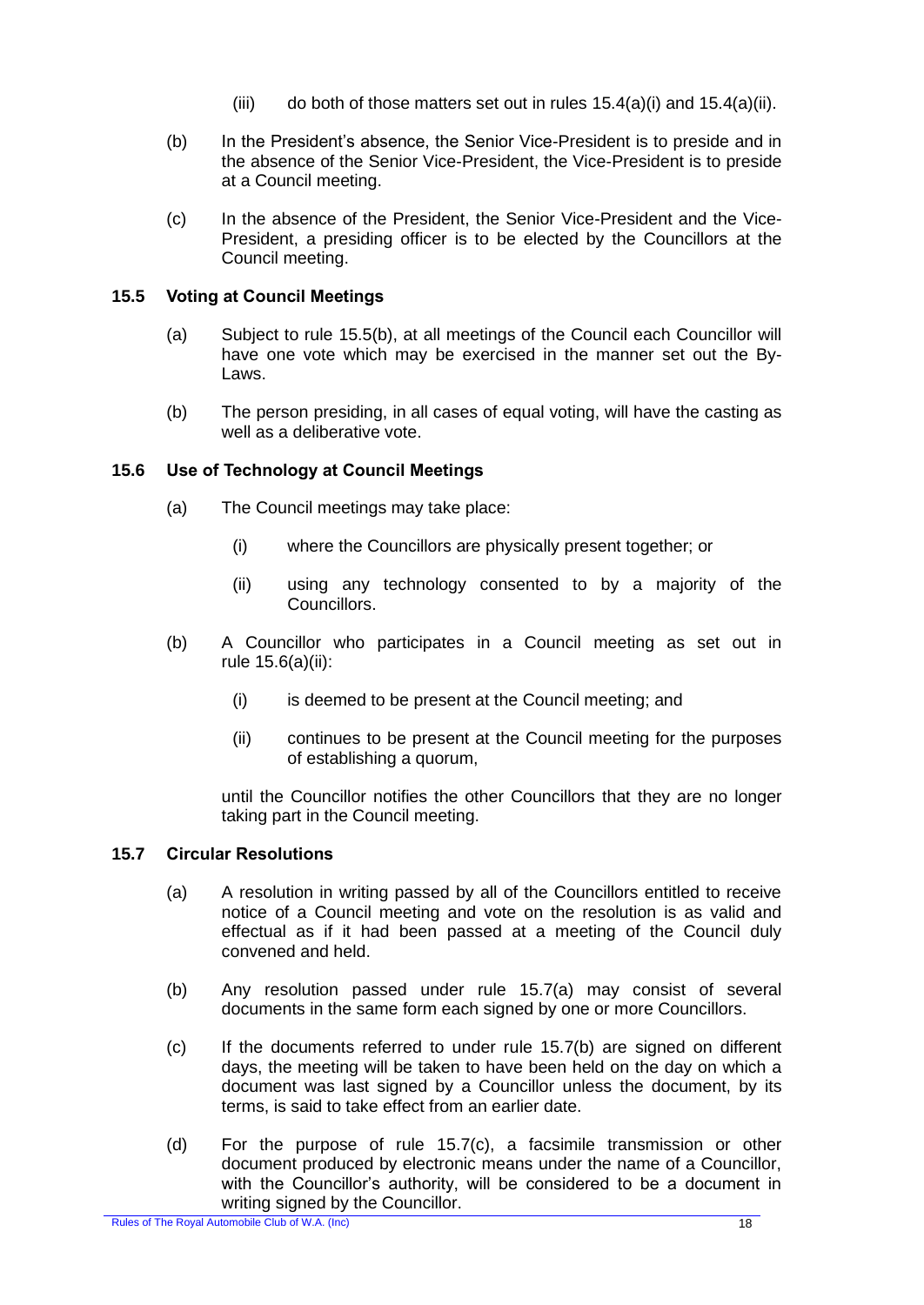#### **15.8 Council Meeting Minutes**

- (a) Minutes must be kept of all meetings of Council.
- (b) The Council meeting minutes are the property of the Council, confidential and not available for inspection by Members.

# <span id="page-19-0"></span>**16. Powers and Functions of the Council**

#### **16.1 Powers and Functions**

- (a) The Council, and not the Members, are vested with the management of the Club's affairs and the control of the funds and other property of the Club.
- (b) The Council may exercise all the powers of the Club except those which must, under these Rules or the Act, be exercised by the Club at a General Meeting.
- (c) The Council must conform with any Council Policy, governance rules and codes of conduct as developed by the Council from time to time.

# <span id="page-19-2"></span>**16.2 Committees**

- (a) The Council may appoint committees to report on or carry out any particular functions.
- (b) The President is an ex-officio member of each committee appointed by the Council.

#### <span id="page-19-1"></span>**16.3 By-Laws, Management and Expenditure**

- (a) The Council has the power to:
	- (i) make, amend or rescind By-Laws not inconsistent with these Rules;
	- (ii) authorise expenditure and payments on behalf of the Club in accordance with Council Policy; and
	- (iii) carry out the Objects.
- (b) The Council must ensure all funds of the Club are controlled in accordance with Club Policy.

# <span id="page-19-3"></span>**16.4 Remuneration of Councillors**

- (a) Subject to rule [16.4\(d\),](#page-20-4) each Councillor may be paid from the funds of the Club for their services as a Councillor, or as a member of a committee established under [16.2\(a\),](#page-19-2) an amount of remuneration as determined by the Council and authorised by a resolution passed at a General Meeting of the Club.
- (b) The total aggregate amount of remuneration authorised by the Club and the actual aggregate amount paid to all Councillors during a Financial Year will be notified to Members each year.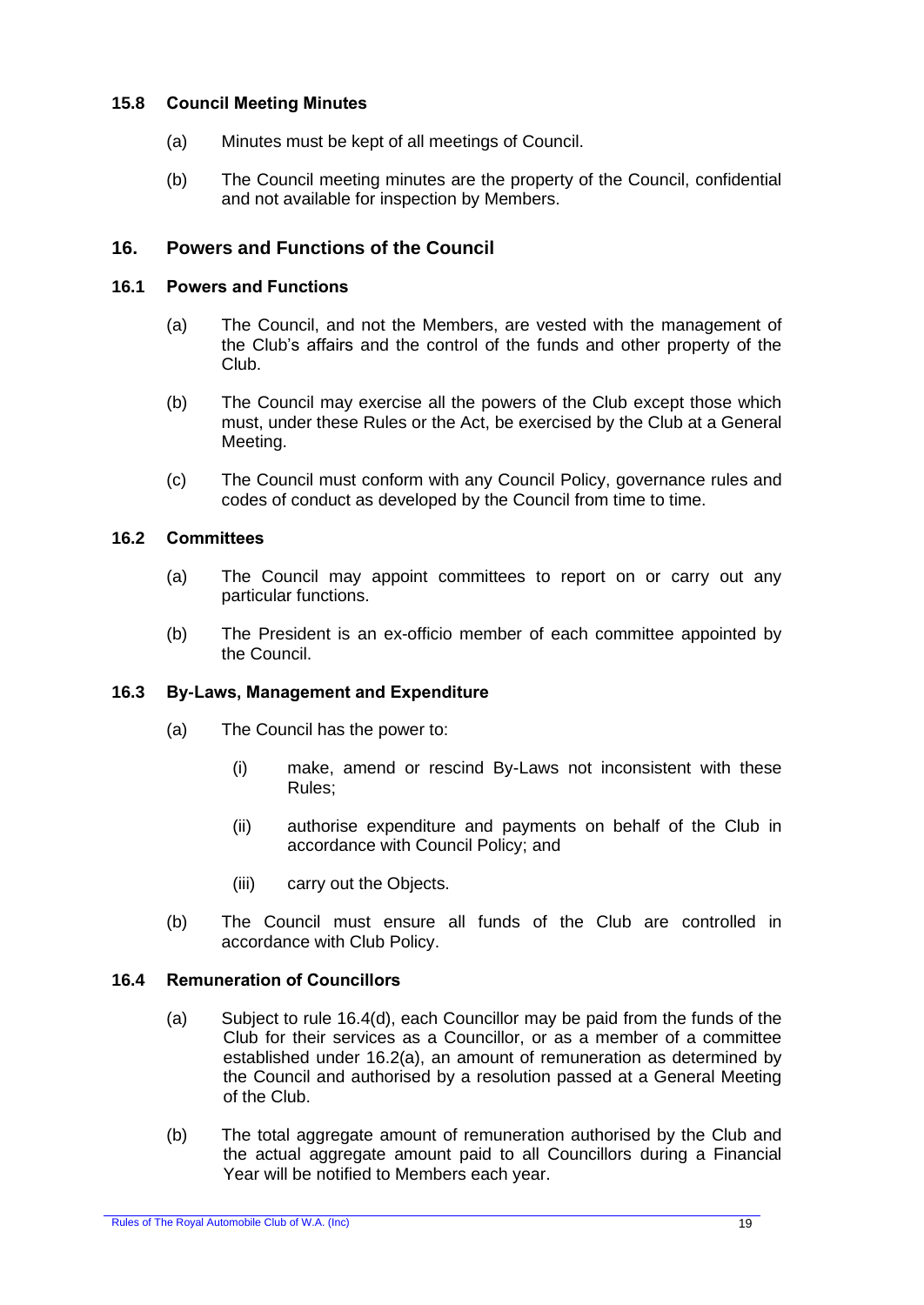- $(c)$  In relation to the remuneration paid under rule 16.4(a), the Club must pay any amount the Club is required by law to pay[, includin](#page-19-3)g superannuation.
- <span id="page-20-4"></span>(d) Rule [16.4\(a\)](#page-19-3) does not apply to payment to a Councillor, and a Councillor is entitled to be paid from the funds of the Club, for out-of-pocket expenses for travel and accommodation in connection with the performance of the Councillor's functions.

#### <span id="page-20-5"></span>**16.5 Position on the Council**

- (a) A Councillor must not make improper use of their position as a Councillor to gain, directly or indirectly, an advantage for themselves or for any other person or to cause detriment to the Club.
- <span id="page-20-6"></span>(b) A Councillor must keep all of the Club's confidential information received, disclosed and otherwise discussed at Council meetings confidential.
- (c) Without prejudice to any other remedies that may be available to the Club at law or otherwise, any breach of rule [16.5\(a\)](#page-20-5) or rule [16.5\(b\)](#page-20-6) by a Councillor may be dealt with under rule [14.3.](#page-17-1)

# <span id="page-20-3"></span><span id="page-20-0"></span>**17. Chief Executive**

#### **17.1 Appointment of Chief Executive**

The Council must appoint a Chief Executive of the Club on such terms and conditions, including remuneration, as determined by the Council.

#### **17.2 Duties of Chief Executive**

The Chief Executive's role will be to:

- (a) generally manage the affairs of the Club under the directions of the Council and the terms and conditions of the Chief Executive's employment; and
- (b) report to the President.

#### <span id="page-20-1"></span>**18. Auditor**

#### <span id="page-20-2"></span>**18.1 Appointment of Auditor**

- (a) An Auditor is to be appointed by Members in an Annual General Meeting.
- (b) The Auditor will hold office until removal by a resolution of the Club in a General Meeting or resignation in writing to the Chief Executive.
- (c) If an Auditor ceases to hold office prior to the conclusion of the period of their appointment, the Council must appoint a person to hold office as an interim Auditor until the next Annual General Meeting.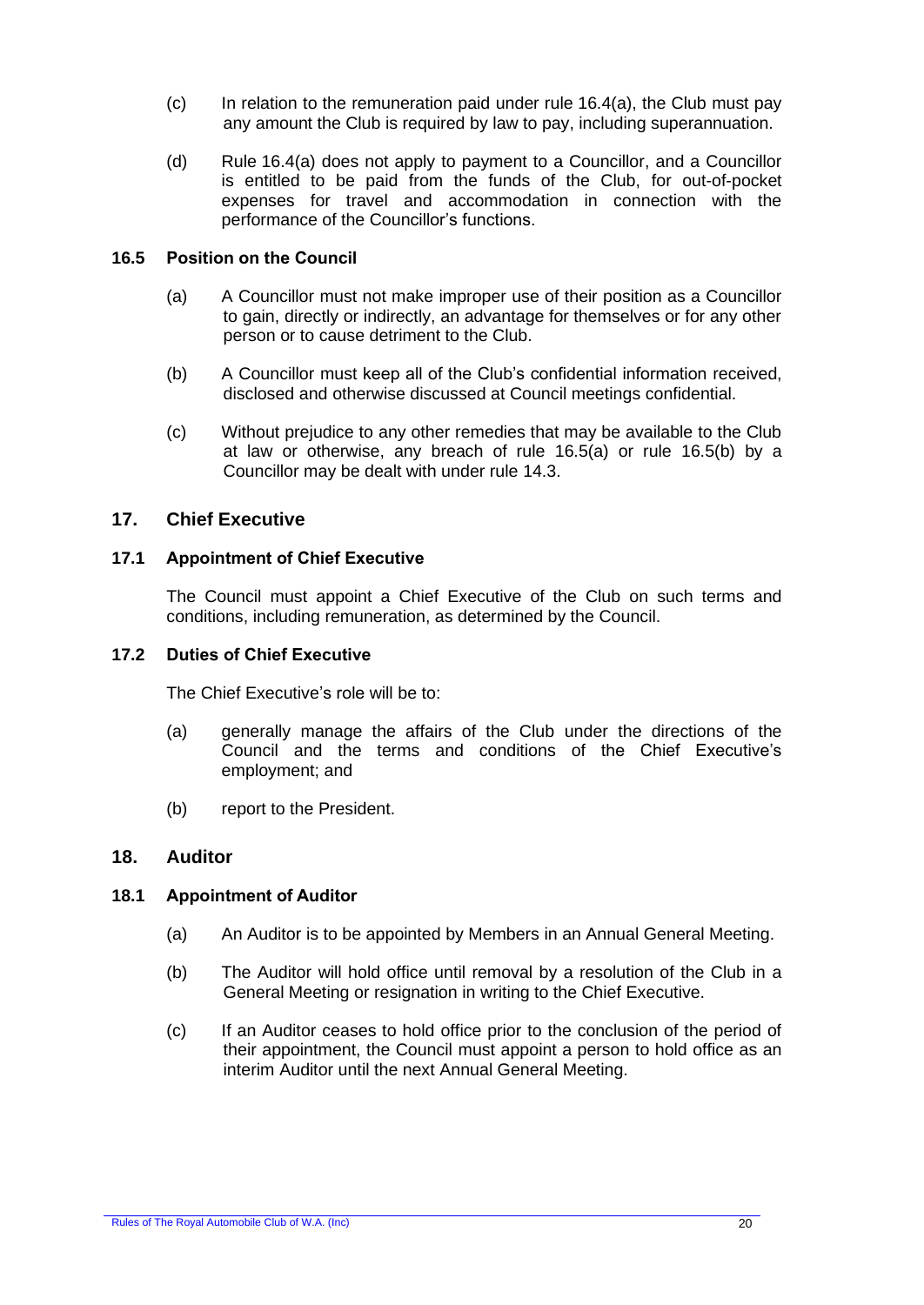#### **18.2 Audit of Club's Accounts**

Within 6 months after the end of each Financial Year the Club must prepare a financial report which:

- (a) gives a true and fair view of the financial position and performance of the Club;
- (b) complies with the accounting standards;
- (c) must be audited in accordance with the provisions of the Act; and
- (d) is presented to the Annual General Meeting along with the Auditor's report on the financial report.

#### <span id="page-21-0"></span>**19. Notices**

#### **19.1 Method of Service of Notices**

In addition to any other form of service permitted by the Act, any notice required to be given under these Rules or the By-Laws to any Member or person is deemed to be properly and sufficiently given if:

- <span id="page-21-1"></span>(a) personally delivered;
- (b) sent by pre-paid post to the Member at the Member's address appearing in the Membership Register as notified from time to time, or such address or registered office of the person as notified to the Council from time to time;
- (c) published in the Club's official publication;
- (d) published in a daily or weekly newspaper published in Perth or in such other publication as the Council may determine;
- (e) sent by email to an email address nominated by the Member for the purpose of service notices on the Member;
- <span id="page-21-2"></span>(f) given by any other legally permissible means determined by the Council and set out in the By-Laws; or
- (g) given by a combination of any two or more methods as set out in rules [19.1\(a\)](#page-21-1) to [19.1\(f\).](#page-21-2)

#### **19.2 Time of Service of Notice**

A notice is deemed to have been received by a Member or person if:

- (a) personally delivered, on the day of delivery;
- (b) served by pre-paid letter, on the day following that upon which it is posted;
- (c) given by advertisement, on the day of the publication of the Club's official publication or newspaper or other publication in which it appears;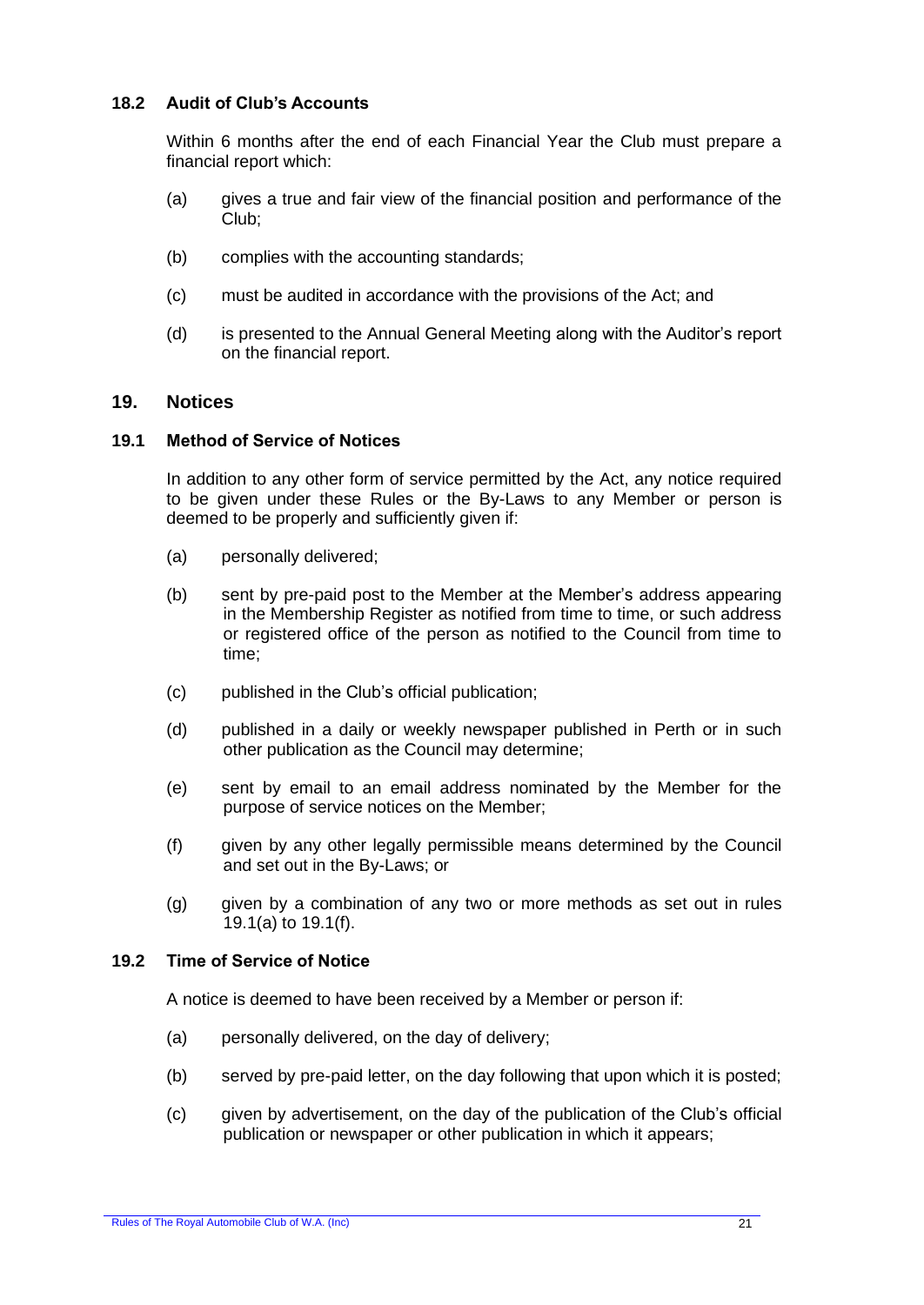- (d) served by email, 5 hours after the time sent (as recorded on the device from which the sender sent the email) unless the sender receives an automated message that the email has not been delivered; or
- (e) sent by any other means, as determined by the Council and set out in the By-Laws.

# <span id="page-22-0"></span>**20. Common Seal and Executing Documents**

#### **20.1 Common Seal**

- (a) The common seal of the Club is to be kept by the Chief Executive at the Registered Office and must not be used other than by resolution of the Council.
- (b) Every document to which the common seal is required to be affixed must be countersigned by the President and the Chief Executive, or the person or persons acting in those positions.

#### **20.2 Execution of Documents without Common Seal**

The Club may execute a document, which does not require the common seal to be affixed, if the document is signed by:

- <span id="page-22-3"></span>(a) 2 Councillors; or
- <span id="page-22-4"></span>(b) 1 Councillor and a person authorised by the Council; or
- (c) the Chief Executive; or
- (d) the person or persons acting in the positions referred to under rule [20.2\(a\)](#page-22-3) or [20.2\(b\),](#page-22-4)

in accordance with Council Policy.

#### <span id="page-22-1"></span>**21. Custody of books and securities**

The books and any securities of the Club must be kept by the Chief Executive at the Registered Office.

#### <span id="page-22-2"></span>**22. Inspection of records and documents**

- (a) In accordance with the requirements of the Act, a Member may inspect the:
	- (i) Rules of the Club;
	- (ii) Membership Register; and
	- (iii) record of Councillors.
- (b) The Club may require a Member who requests a copy of, or wishes to make a copy of, or take an extract from, the Membership Register to provide a statutory declaration setting out the purpose for which the request is made or the copy or extract is required and declaring that the purpose is connected with the affairs of the Club.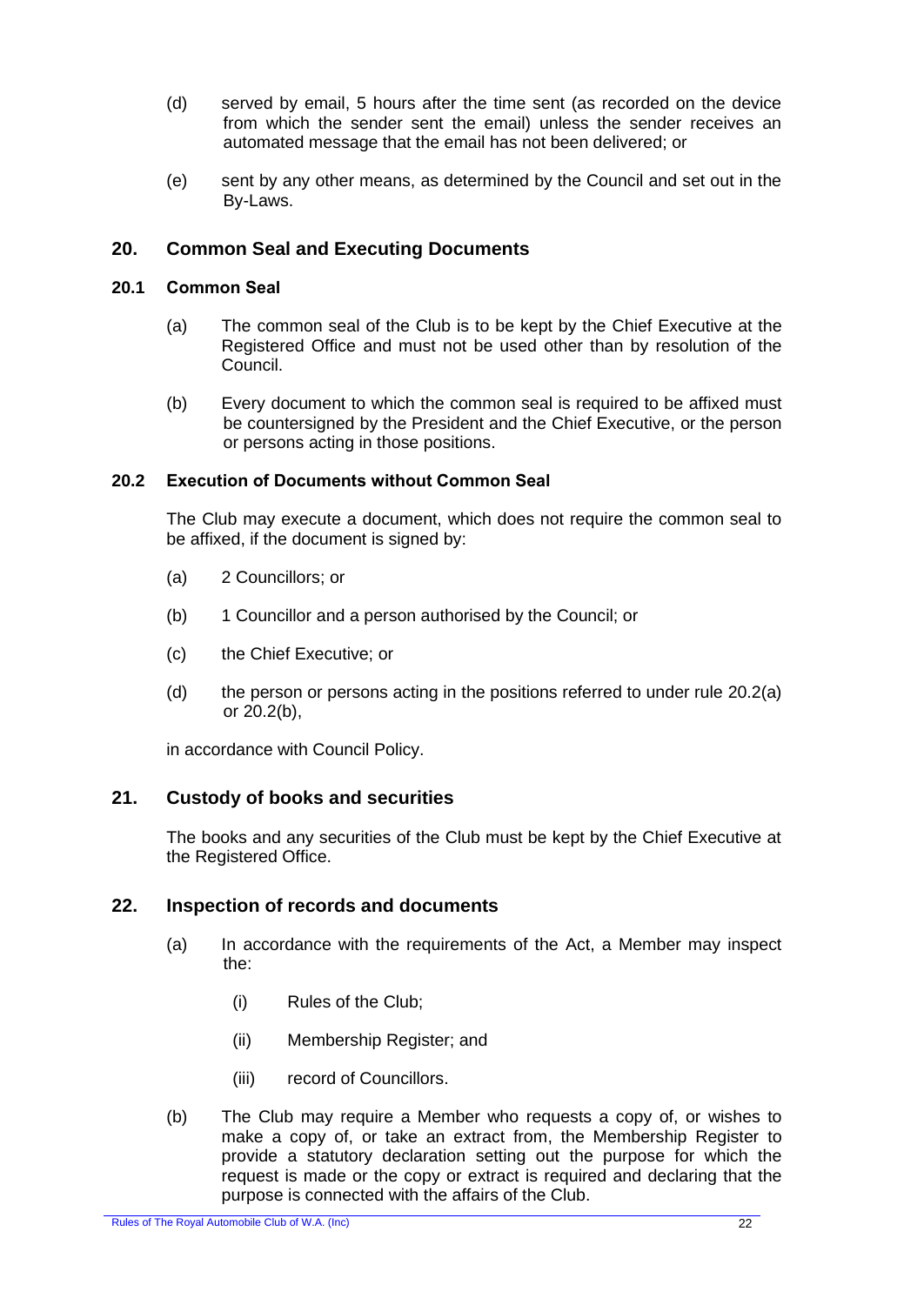- (c) A Member must not use or disclose the information on the Membership Register:
	- (i) to contact or send material to the Club or a Member for the purpose of advertising for political, religious, charitable or commercial purposes unless the use of the information is approved by the Committee; or
	- (ii) for any other purpose, unless the purpose:
		- A. is directly connected with the affairs of the Club; or
		- B. is related to the administration of the Act.

# <span id="page-23-0"></span>**23. Power of Attorney**

- (a) The Council may, by writing under the common seal of the Club, empower any 2 persons, either generally or in respect of a specified matter, as its agent or attorney to execute instruments (including deeds):
	- (i) for any period specified in the instrument conferring the authority; or
	- (ii) if no period is specified, until notice of the revocation or termination of their authority has been given to the person dealing with them.
- (b) An instrument signed by 2 agents or attorneys on behalf of the Club is binding on the Club and has the same effect as if it were executed under the common seal of the Club.

# <span id="page-23-1"></span>**24. Alteration of Rules**

These Rules may only be amended, repealed or replaced by Special Resolution passed at a General Meeting called for that purpose and the notice of General Meeting must set out the wording of the proposed Special Resolution.

# <span id="page-23-2"></span>**25. Winding Up**

#### **25.1 Voluntary Winding Up**

Subject to the Act, the Club may be wound up or have its incorporation cancelled by a Special Resolution passed at a General Meeting.

#### **25.2 Surplus Property**

- (a) If upon the winding up or cancellation of the incorporation of the Club there remains after satisfaction of all debts and liabilities, any property, the surplus property must not be paid to or distributed among Members or former Members.
- (b) The surplus property must be given or transferred to another organisation of the type set out under the Act which:
	- (i) has similar objects;